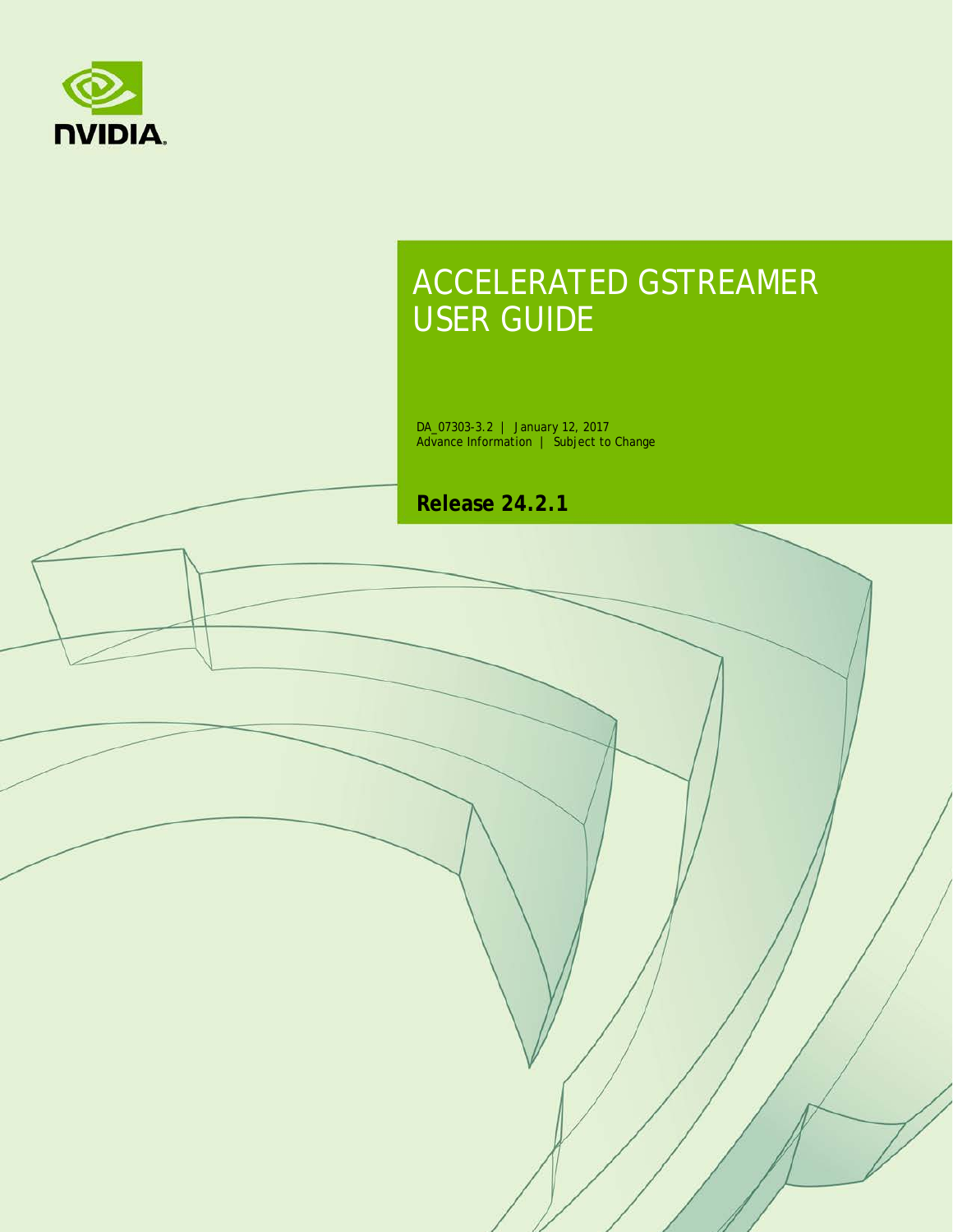## **DOCUMENT CHANGE HISTORY**

| <b>Version</b>   | Date        | <b>Authors</b> | <b>Description of Change</b>                                                                                                                                                                                       |
|------------------|-------------|----------------|--------------------------------------------------------------------------------------------------------------------------------------------------------------------------------------------------------------------|
| v1.0             | 01 May 2015 | mzensius       | Initial release.                                                                                                                                                                                                   |
| V1.1             | 30 Jun 2015 | mzensius       | Added rotation and scaling commands, other<br>new content.                                                                                                                                                         |
| V1.2             | 03 Nov 2015 | emilyh         | Changes for 23.1                                                                                                                                                                                                   |
| V1.3             | 19 Nov 2015 | mzensius       | Added note for display export.                                                                                                                                                                                     |
| V1.4             | 17 Dec 2015 | hlang          | Updated gst-nvivafilter sample pipelines.<br>Updated steps to build gstreamer manually.                                                                                                                            |
| v1.5             | 08 Jan 2016 | kstone         | Added nvvidconv interpolation method.                                                                                                                                                                              |
| V1.5             | 29 Jan 2016 | hlang          | Additional syntax changes for 23.2 release                                                                                                                                                                         |
| V <sub>2.0</sub> | 11 May 2016 | mzensius       | Minor change to nvgstcapture options.                                                                                                                                                                              |
| V3.0             | 11 Aug 2016 | mzensius       | Versioned for 24.2 release, Gstreamer-0.10<br>content removed. Also Adds Video Cropping<br>example, interpolation methods for video<br>scaling, EGLStream producer example, and an<br>EGL Image transform example. |
| v3.1             | 06 Oct 2016 | mzensius       | Minor updates to video encoder features.                                                                                                                                                                           |
| V3.1.1           | 21 Nov 2016 | mzensius       | Changed title of document.                                                                                                                                                                                         |
| V3.2             | 12 Jan 2017 | mzensius       | Adds H.264/H.265 encoder documentation.<br>Also corrects the Gstreamer-1.0 installation<br>procedure.                                                                                                              |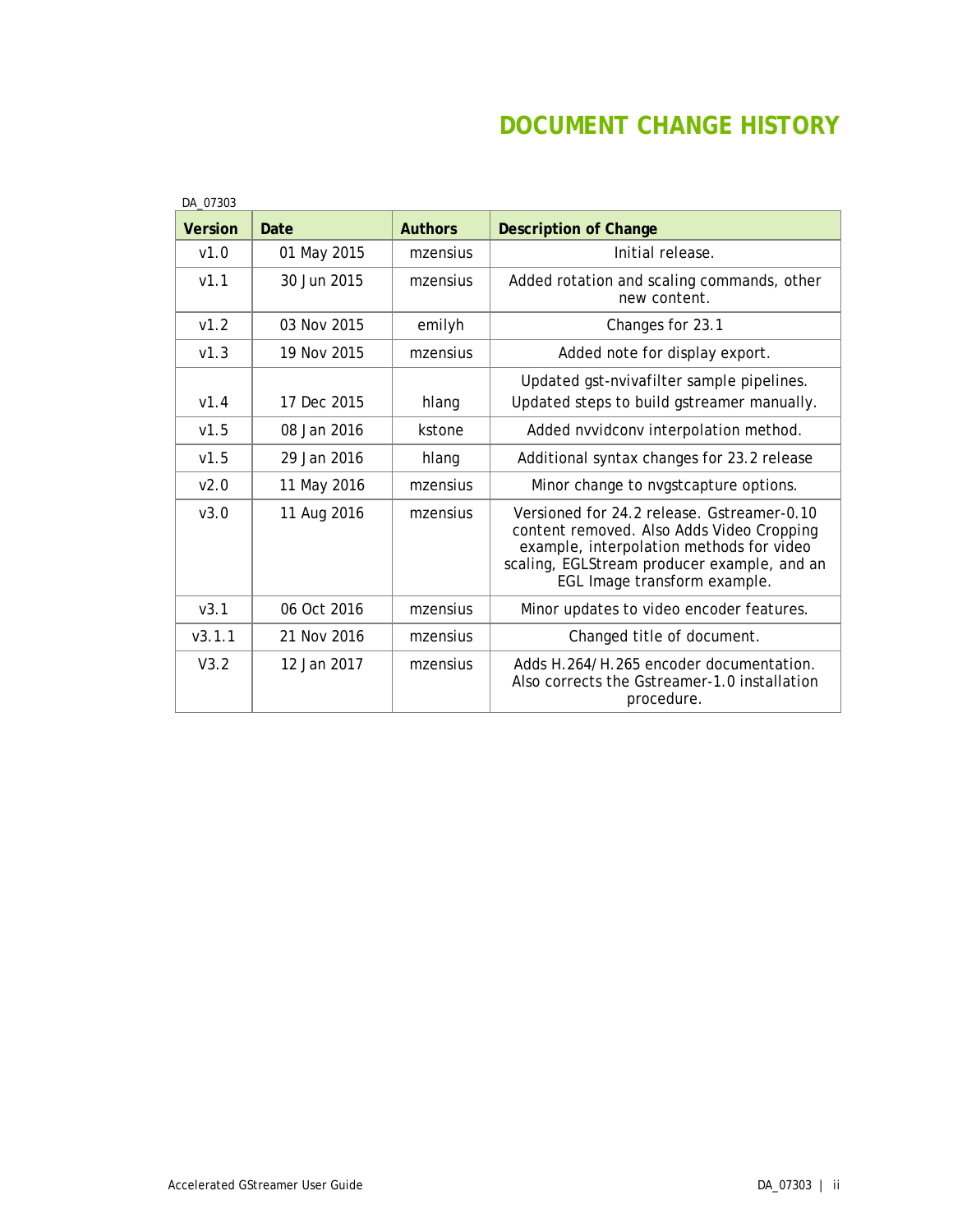## **TABLE OF CONTENTS**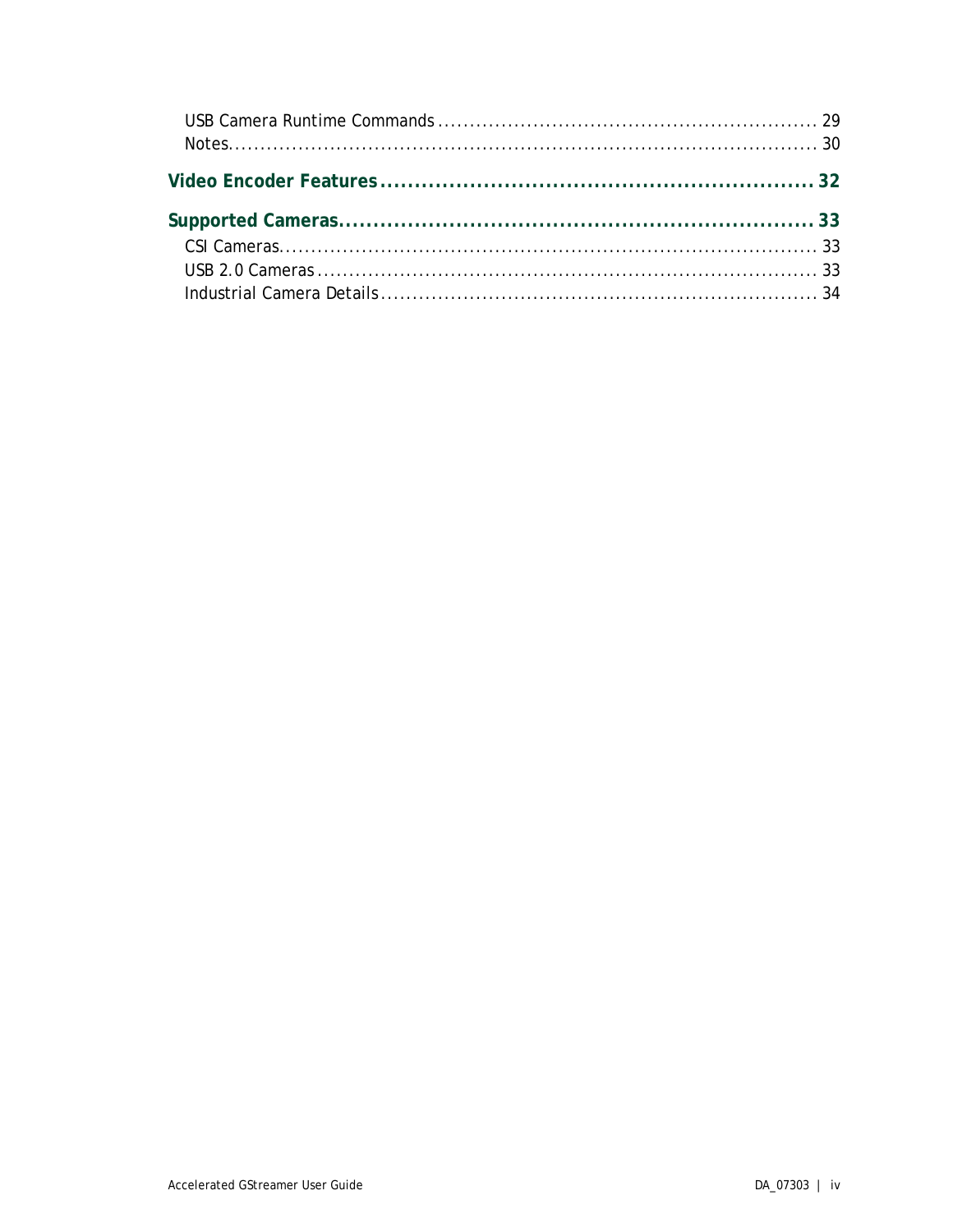# <span id="page-4-0"></span>ACCELERATED GSTREAMER USER GUIDE

This document is a user guide for the Gstreamer version 1.0 based accelerated solution included in NVIDIA® Tegra® Linux Driver Package for Ubuntu Linux 16.04 on platforms including Tegra X1 devices.

This document contains the following sections:

- [Gstreamer-1.0 Installation and Setup](#page-5-0)
- **[Decode Examples](#page-6-1)**
- $\blacktriangleright$  [Encode Examples](#page-8-0)
- ▶ [Camera Capture with Gstreamer-1.0](#page-10-1)
- Video Playback with Gstreamer-1.0
- [Video Format Conversion with Gstreamer-1.0](#page-14-1)
- [Video Scaling with Gstreamer-1.0](#page-15-3)
- [Video Cropping with Gstreamer-1.0](#page-17-1)
- [Video Transcode with Gstreamer-1.0](#page-17-2)
- $\triangleright$  [CUDA Video Post-Processing with Gstreamer-1.0](#page-20-0)
- [Video Rotation with Gstreamer-1.0](#page-20-3)
- **Figure 1** [Interpolation Methods for Video Scaling](#page-22-0)
- [EGLStream Producer Example](#page-23-0)
- ▶ [EGL Image Transform Example](#page-23-1)
- [Gstreamer Build Instructions](#page-24-0)
- [Nvgstcapture-1.0 Option Reference](#page-27-0)
- ▶ [Video Encoder Features](#page-35-0)
- ▶ Supported USB Camera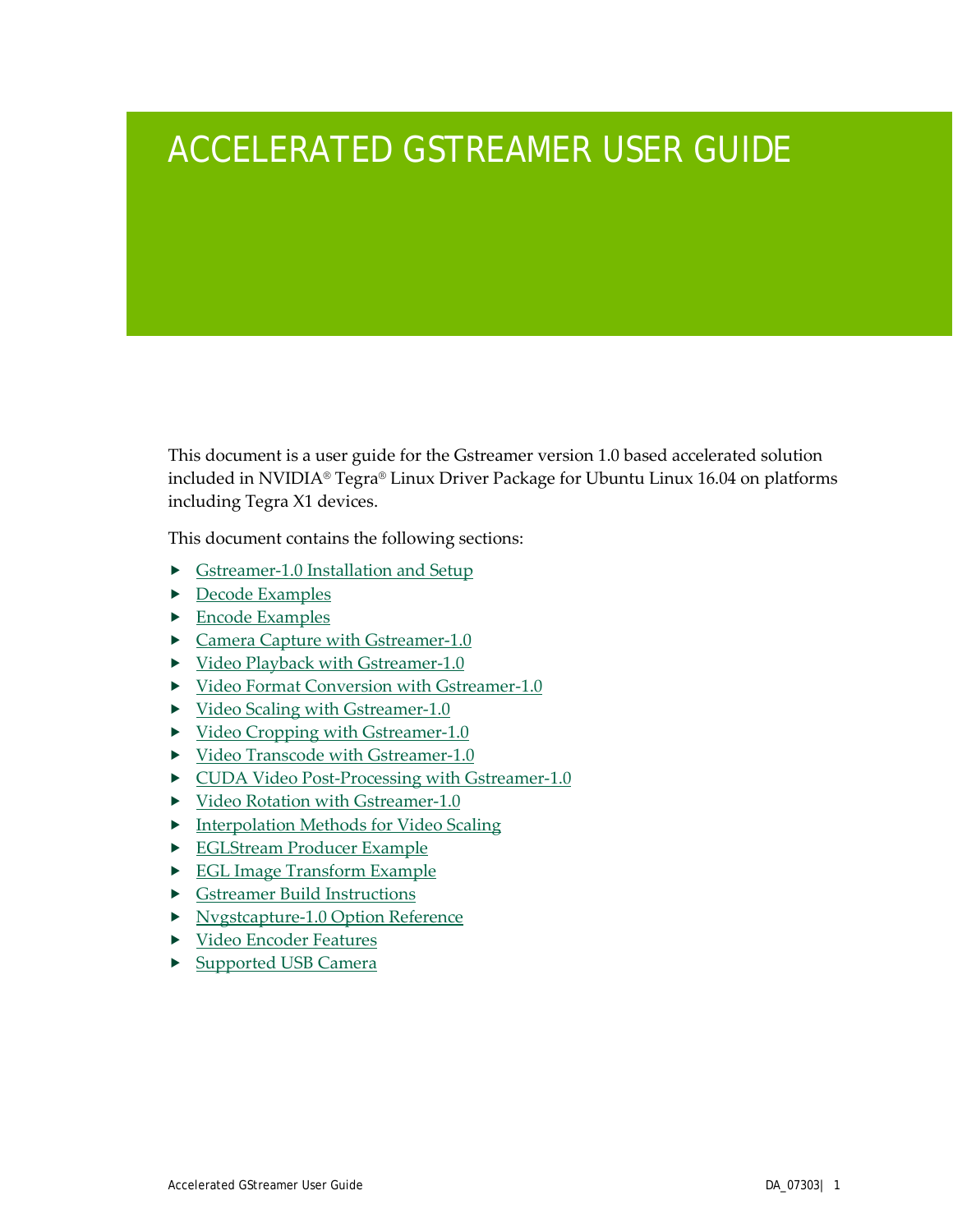## <span id="page-5-0"></span>GSTREAMER-1.0 INSTALLATION AND SETUP

This section describes how to install and configure Gstreamer.

To install Gstreamer-1.0

Install Gstreamer-1.0 on the platform with the following commands:

```
sudo add-apt-repository universe
sudo add-apt-repository multiverse
sudo apt-get update
sudo apt-get install gstreamer1.0-tools gstreamer1.0-alsa gstreamer1.0-
plugins-base gstreamer1.0-plugins-good gstreamer1.0-plugins-bad 
gstreamer1.0-plugins-ugly gstreamer1.0-libav
sudo apt-get install libgstreamer1.0-dev libgstreamer-plugins-base1.0-
dev libgstreamer-plugins-good1.0-dev libgstreamer-plugins-bad1.0-dev
```
To check the Gstreamer-1.0 version

Check the Gstreamer-1.0 version with the following command:

gst-inspect-1.0 –-version

Gstreamer version 1.0 includes the following gst-omx video decoders:

| Video Decoder    | <b>Description</b>             |
|------------------|--------------------------------|
| omxh265dec       | OpenMAX IL H.265 Video Decoder |
| omxh264dec       | OpenMAX IL H.264 Video Decoder |
| omxmpeg4videodec | OpenMAX IL MPEG4 Video Decoder |
| omxvp8dec        | OpenMAX IL VP8 Video Decoder   |
| omxvp9dec        | OpenMAX IL VP9 video decoder   |

Gstreamer version 1.0 includes the following gst-omx video encoders:

| <b>Video Encoders</b> | <b>Description</b>                 |
|-----------------------|------------------------------------|
| omxh264enc            | OpenMAX IL H.264/AVC video encoder |
| omxh265enc            | OpenMAX IL H.265/AVC video encoder |
| omxvp8enc             | OpenMAX IL VP8 video encoder       |

Gstreamer version 1.0 includes the following gst-omx video sinks:

| Video Sink                        | <b>Description</b>                |
|-----------------------------------|-----------------------------------|
| nvoverlaysink                     | OpenMAX IL videosink element      |
| nvhdmioverlaysink<br>(deprecated) | OpenMAX IL HDMI videosink element |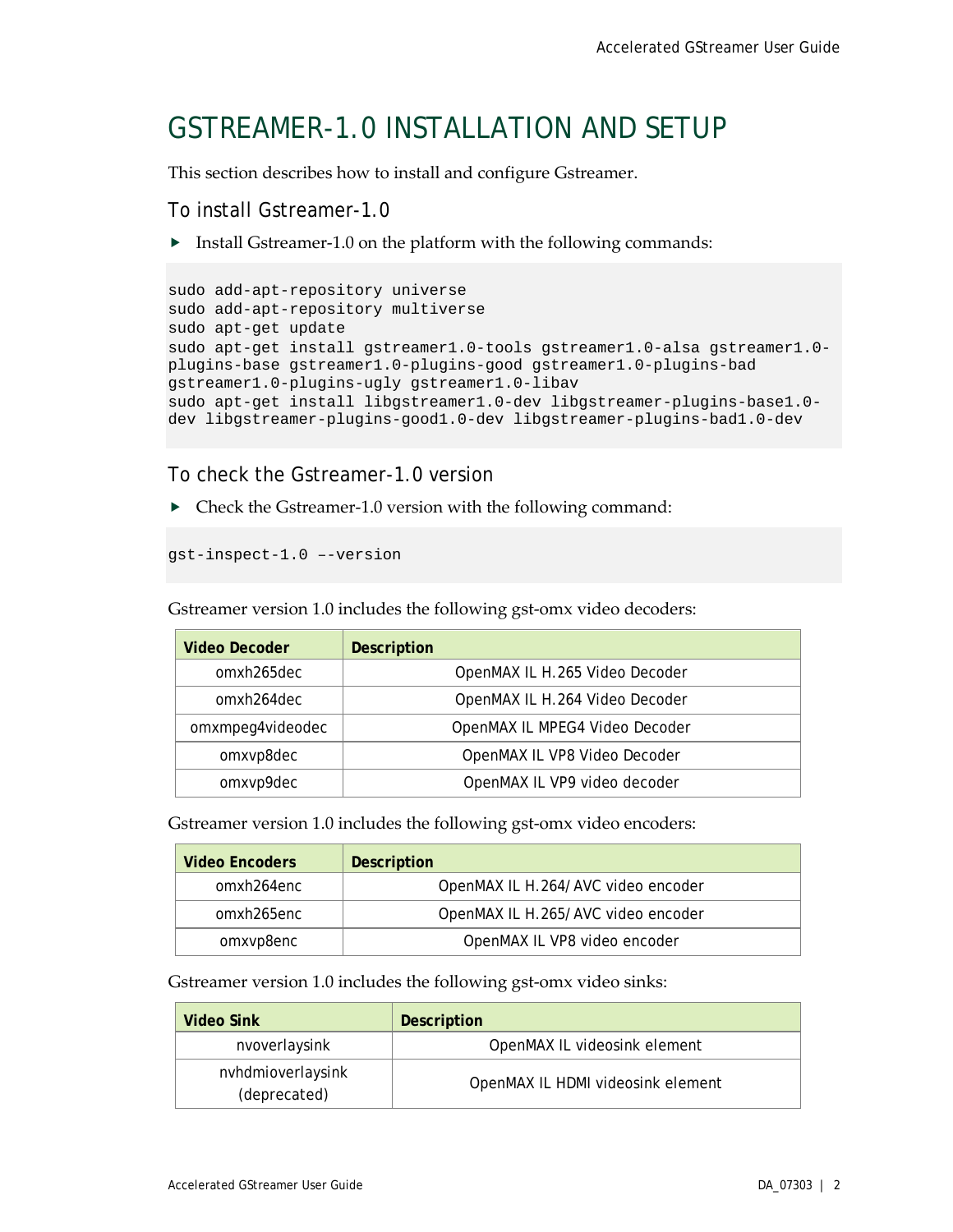Gstreamer version 1.0 includes the following egl image video sinks:

| Video Sink    | <b>Description</b>         |
|---------------|----------------------------|
| nvegIglessink | EGL/GLES videosink element |

<span id="page-6-1"></span>Gstreamer version 1.0 includes the following proprietary NVIDIA plugins:

| <b>Video Sink</b> | <b>Description</b>                                                                  |
|-------------------|-------------------------------------------------------------------------------------|
| nvvidconv         | Video format conversion & scaling                                                   |
| nveglstreamsrc    | Acts as Gstreamer Source Component, accepts<br>EGLStream from EGLStream producer    |
| nvvideosink       | Video Sink Component. Accepts YUV-1420 format and<br>produces EGLStream (RGBA)      |
| nvegItransform    | Video transform element for NVMM to EGLimage<br>(supported with nvegIglessink only) |

Gstreamer version 1.0 includes the following libjpeg based JPEG image video encode/decode plugins:

| Video Sink | Description          |
|------------|----------------------|
| nvjpegenc  | JPEG encoder element |
| nvjpegdec  | JPEG decoder element |

 **Note: Execute the following command on the target before starting the video decode pipeline using gst-launch or nvgstplayer.**

**export DISPLAY=:0**

**Start the X server with xinit &, if it is not already running.**

# <span id="page-6-0"></span>DECODE EXAMPLES

The examples in this section show how you can perform audio and video decode with Gstreamer.

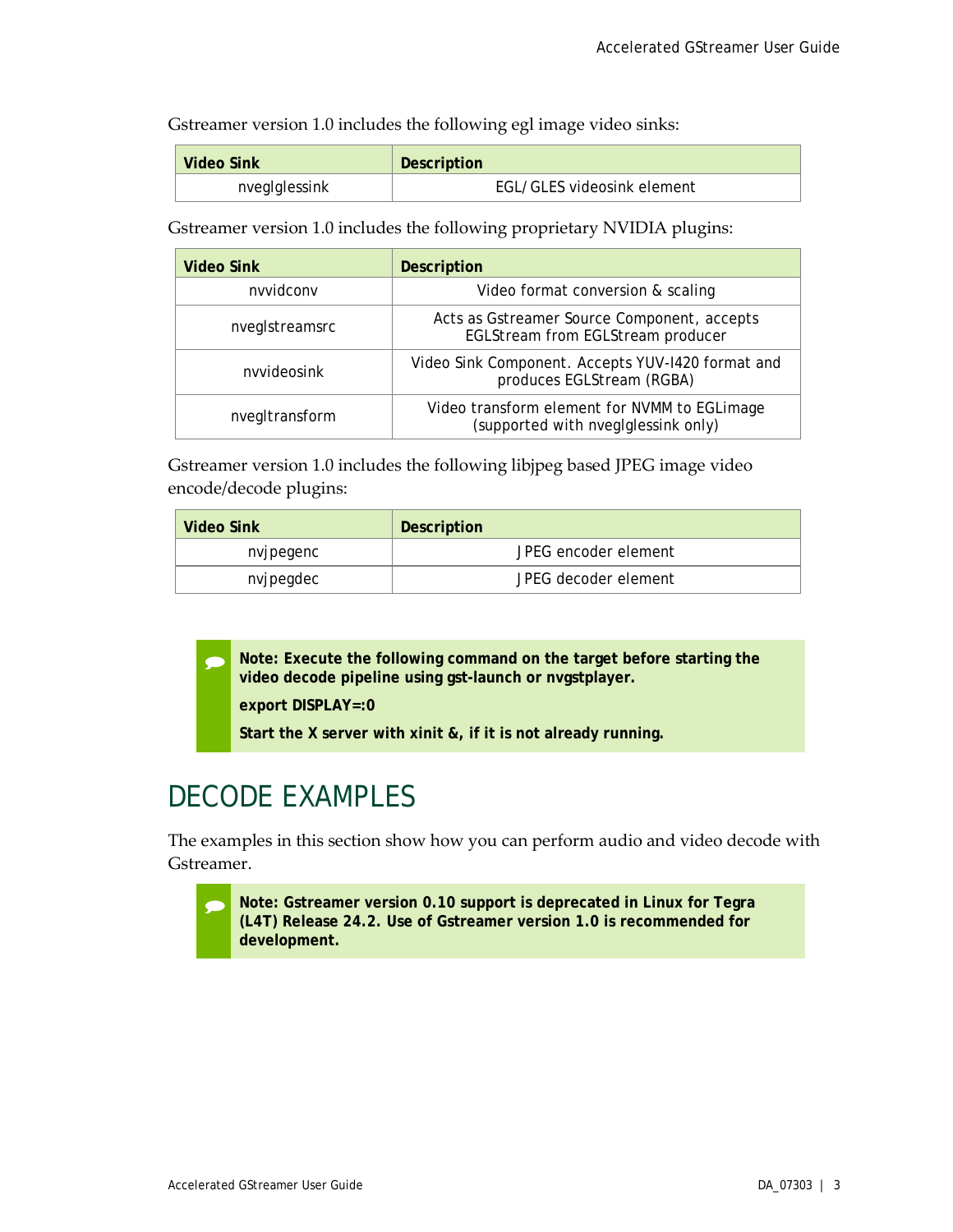## <span id="page-7-0"></span>Audio Decode Examples Using gst-launch-1.0

The following examples show how you can perform audio decode using Gstreamer-1.0.

AAC Decode (OSS software decode)

gst-launch-1.0 filesrc location=<filename.mp4> ! qtdemux name=demux demux.audio\_0 ! queue ! avdec\_aac ! audioconvert ! alsasink -e

AMR-WB Decode (OSS software decode)

gst-launch-1.0 filesrc location=<filename.mp4> ! qtdemux name=demux demux.audio\_0 ! queue ! avdec\_amrwb ! audioconvert ! alsasink -e

AMR-NB Decode (OSS software decode)

gst-launch-1.0 filesrc location=<filename.mp4> ! qtdemux name=demux demux.audio\_0 ! queue ! avdec\_amrnb ! audioconvert ! alsasink -e

MP3 Decode (OSS software decode)

```
gst-launch-1.0 filesrc location=<filename.mp3> ! mpegaudioparse ! 
avdec_mp3 ! audioconvert ! alsasink -e
```
 **Note: To route audio over HDMI, set the alsasink property device to the following:**

**hw:Tegra,3**

## <span id="page-7-1"></span>Video Decode Examples Using gst-launch-1.0

The following examples show how you can perform video decode on Gstreamer-1.0.

H.264 Decode (NVIDIA accelerated decode)

```
gst-launch-1.0 filesrc location=<filename.mp4> ! qtdemux name=demux 
demux.video_0 ! queue ! h264parse ! omxh264dec ! nveglglessink -e
```
H.265 Decode (NVIDIA accelerated decode)

gst-launch-1.0 filesrc location=<filename.mp4> ! qtdemux name=demux demux.video\_0 ! queue ! h265parse ! omxh265dec ! nvoverlaysink -e

 **Note: Decoding H.265 streams requires Gstreamer version 1.4.x or later, including support for h265parse and qtdemux. See [Gstreamer Build](#page-24-0)  [Instructions](#page-24-0) in this guide for details.**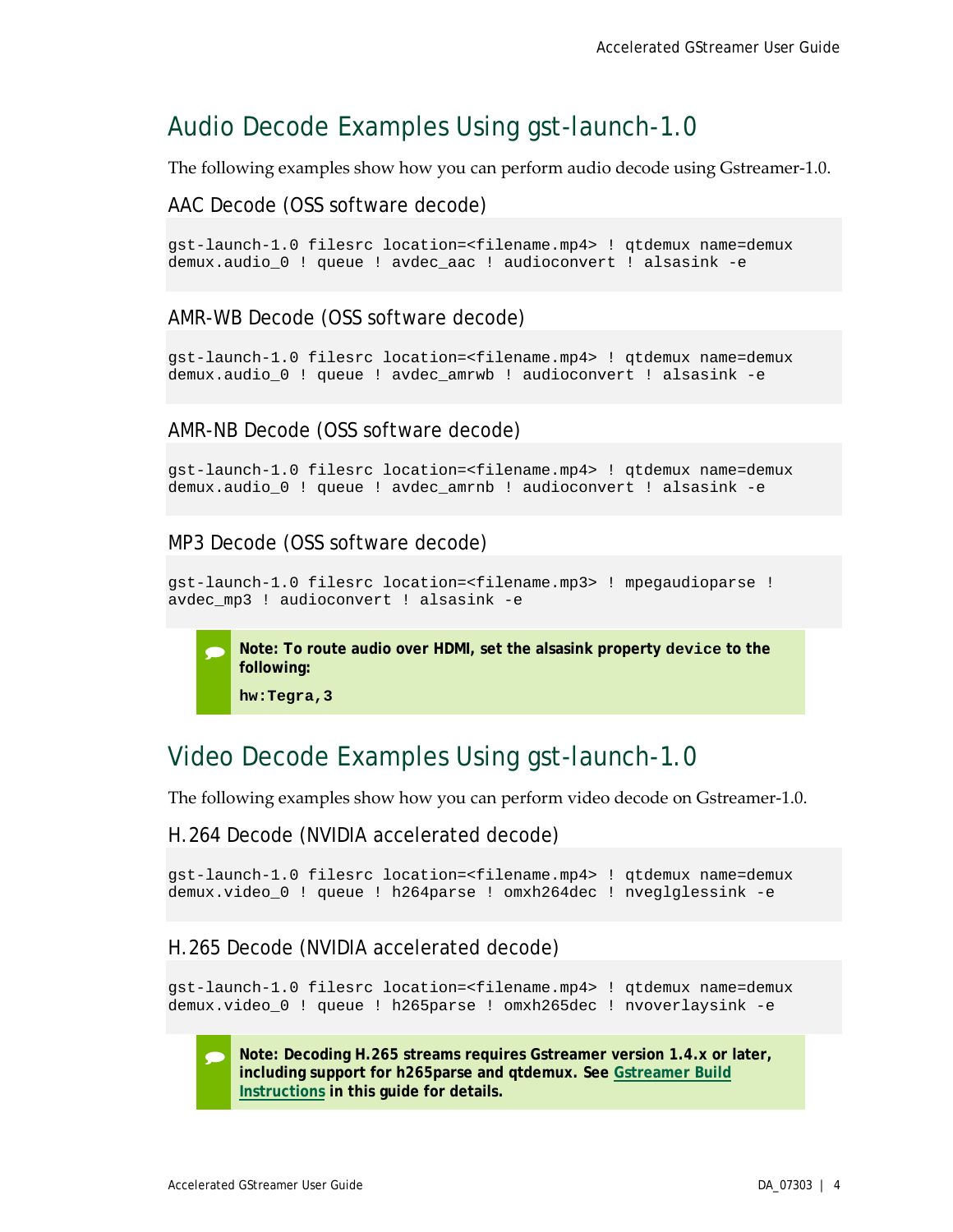#### VP8 Decode (NVIDIA accelerated decode)

gst-launch-1.0 filesrc location=<filename.mp4> ! qtdemux name=demux demux.video\_0 ! queue ! omxvp8dec ! nvoverlaysink -e

> **Note: When you do not use the primary display to render video, use the display-id property of nvoverlaysink. For example, refer to the pipeline below.**

```
gst-launch-1.0 filesrc location=<filename.mp4> ! qtdemux name=demux 
demux.video_0 ! queue ! omxvp8dec ! nvoverlaysink display-id=1 -e
```
#### MPEG-4 Decode (NVIDIA accelerated decode)

```
gst-launch-1.0 filesrc location=<filename.mp4> ! qtdemux name=demux 
demux.video_0 ! queue ! mpeg4videoparse ! omxmpeg4videodec ! 
nveglglessink -e
```
#### Image Decode

```
gst-launch-1.0 filesrc location=<filename.jpg> ! nvjpegdec ! 
imagefreeze ! xvimagesink -e
```
## <span id="page-8-0"></span>ENCODE EXAMPLES

The examples in this section show how you can perform audio and video encode with Gstreamer.

### <span id="page-8-1"></span>Audio Encode Examples Using gst-launch-1.0

The following examples show how you can perform audio encode on Gstreamer-1.0.

AAC Encode (OSS software encode)

```
gst-launch-1.0 audiotestsrc ! 'audio/x-raw, format=(string)S16LE, 
layout=(string)interleaved, rate=(int)44100, channels=(int)2' ! 
voaacenc ! qtmux ! filesink location=test.mp4 -e
```
#### AMR-WB Encode (OSS software encode)

```
gst-launch-1.0 audiotestsrc ! 'audio/x-raw, format=(string)S16LE, 
layout=(string)interleaved, rate=(int)16000, channels=(int)1' ! 
voamrwbenc ! qtmux ! filesink location=test.mp4 -e
```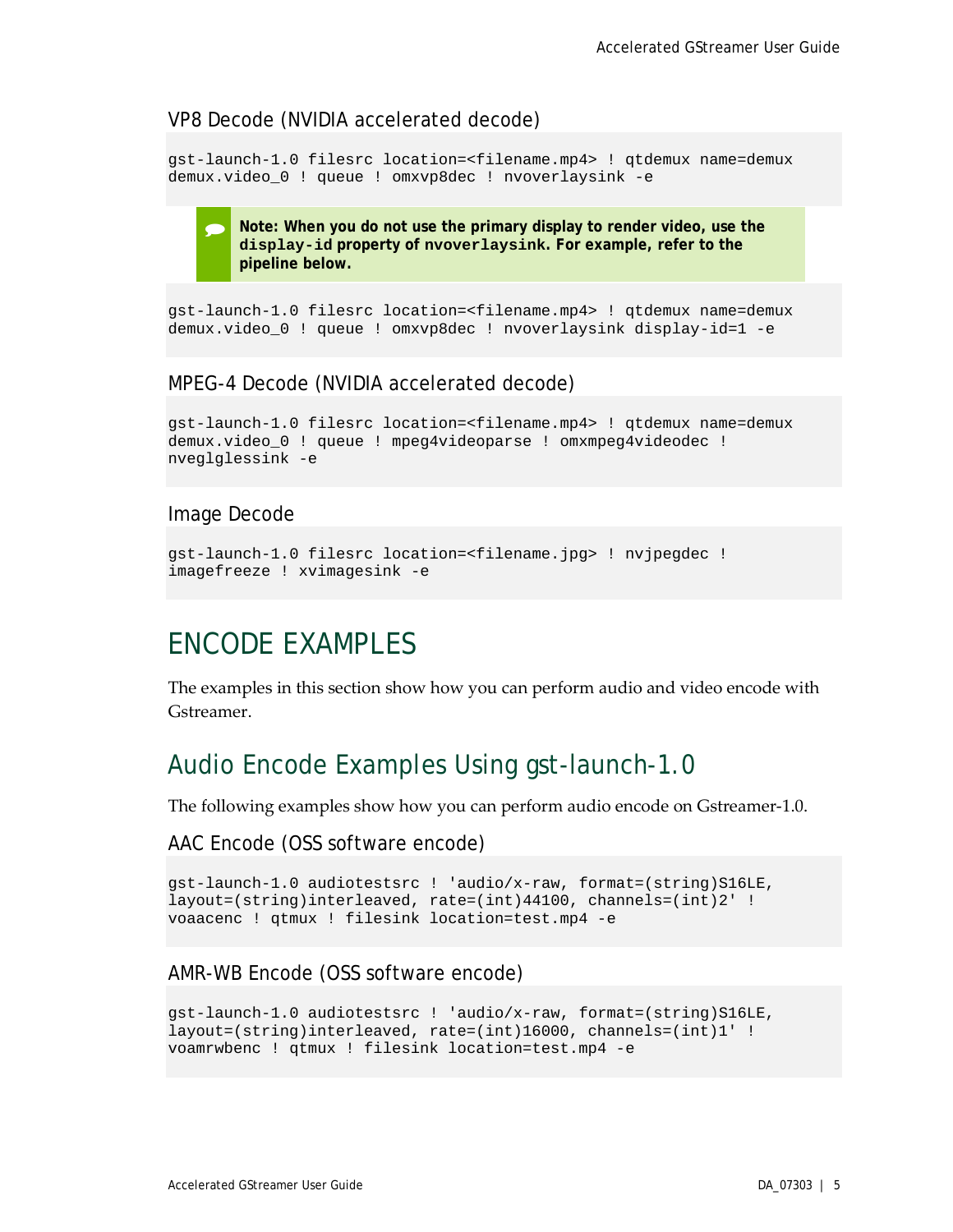## <span id="page-9-0"></span>Video Encode Examples Using gst-launch-1.0

The following examples show how you can perform video encode with Gstreamer-1.0.

#### H.264 Encode (NVIDIA accelerated encode)

```
gst-launch-1.0 videotestsrc ! 'video/x-raw, format=(string)I420, 
width=(int)640, height=(int)480' ! omxh264enc ! 'video/x-h264, stream-
format=(string)byte-stream' ! h264parse ! qtmux ! filesink 
location=test.mp4 -e
```
### H.265 Encode (NVIDIA accelerated encode)

```
gst-launch-1.0 videotestsrc ! 'video/x-raw, format=(string)I420, 
width=(int)640, height=(int)480' ! omxh265enc ! filesink 
location=test.h265 -e
```
#### VP8 Encode (NVIDIA accelerated encode)

gst-launch-1.0 videotestsrc ! 'video/x-raw, format=(string)I420, width=(int)640, height=(int)480' ! omxvp8enc ! qtmux ! filesink location=test.mp4 -e

#### MPEG-4 Encode (OSS software encode)

```
gst-launch-1.0 videotestsrc ! 'video/x-raw, format=(string)I420, 
width=(int)640, height=(int)480' ! avenc_mpeg4 ! qtmux ! filesink 
location=test.mp4 -e
```
#### H.263 Encode (OSS software encode)

```
gst-launch-1.0 videotestsrc ! 'video/x-raw, format=(string)I420, 
width=(int)704, height=(int)576' ! avenc_h263 ! qtmux ! filesink 
location=test.mp4 -e
```
#### Image Encode

```
gst-launch-1.0 videotestsrc num-buffers=1 ! 'video/x-raw, 
width=(int)640, height=(int)480, format=(string)I420' ! nvjpegenc ! 
filesink location=test.jpg -e
```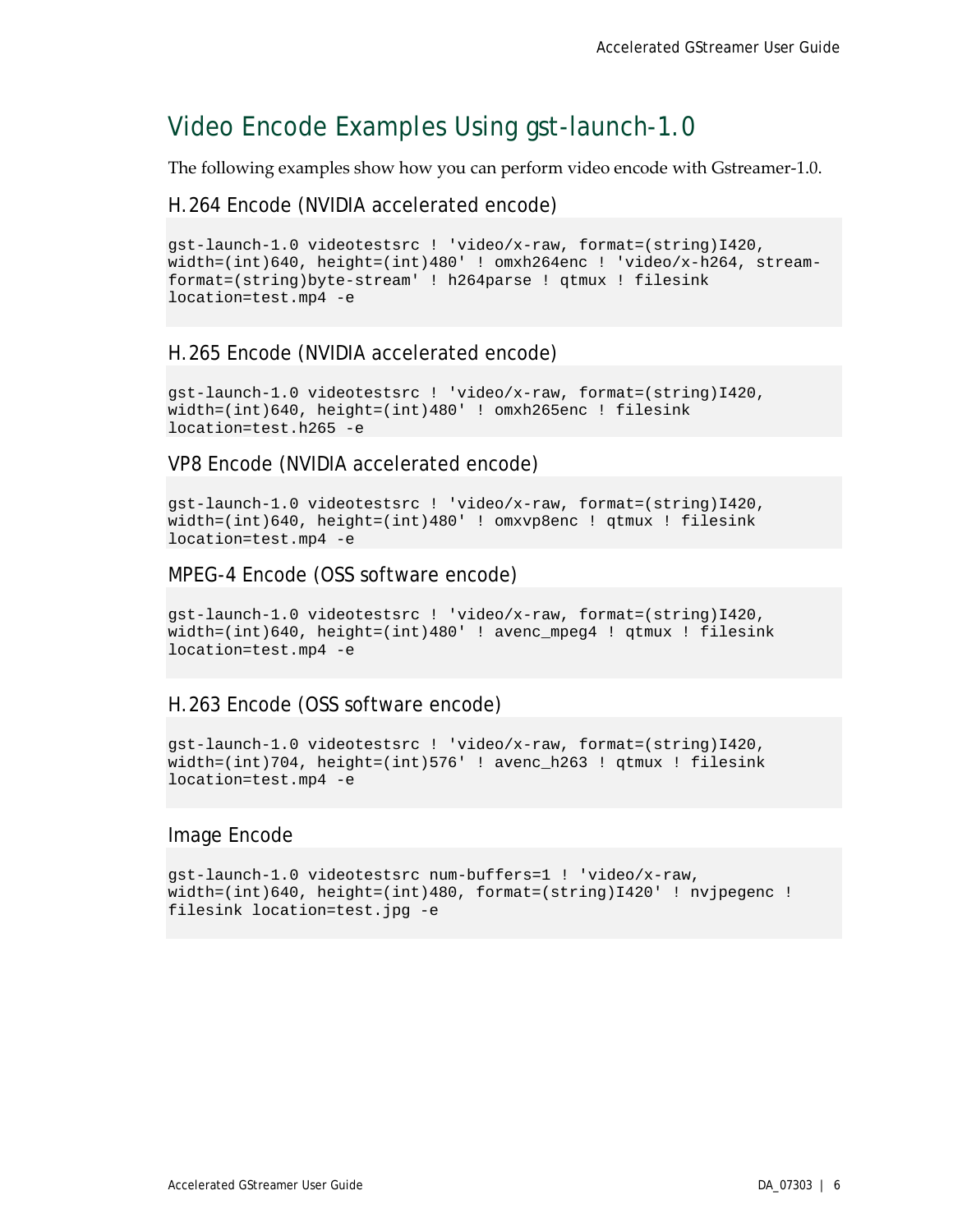## <span id="page-10-0"></span>Supported H.264/H.265 Encoder Features with Gstreamer-1.0

This section describes example gst-launch-1.0 usage for features supported by the NVIDIA accelerated H.264/H.265 encoder.

 **Note: Display detailed information on omxh264enc or omxh265enc encoder properties with the gst-inspect-1.0 [omxh264enc | omxh265enc] command.**

#### <span id="page-10-1"></span>Set I-frame interval

```
gst-launch-1.0 videotestsrc num-buffers=200 ! 'video/x-raw, 
width=(int)1280, height=(int)720, format=(string)I420' ! omxh264enc 
iframeinterval=100 ! qtmux ! filesink location=test.mp4 -e
```
#### Set temporal-tradeoff (the rate the encoder should drop frames)

```
gst-launch-1.0 videotestsrc num-buffers=200 ! 'video/x-raw, 
width=(int)1280, height=(int)720, format=(string)I420' ! omxh264enc 
temporal-tradeoff=1 ! qtmux ! filesink location=test.mp4 -e
```
Configuring temporal tradeoff causes the encoder to intentionally, periodically, drop input frames. The following modes are supported:

| Mode | <b>Description</b> |
|------|--------------------|
|      | Disable            |
|      | Drop 1 in 5 frames |
|      | Drop 1 in 3 frames |
|      | Drop 1 in 2 frames |
|      | Drop 2 in 3 frames |

#### Set rate control mode

```
gst-launch-1.0 videotestsrc num-buffers=200 ! 'video/x-raw, 
width=(int)1280, height=(int)720, format=(string)I420' ! omxh264enc 
control-rate=1 ! qtmux ! filesink location=test.mp4 -e
```
#### The following modes are supported:

| Mode | Description       |
|------|-------------------|
|      | Disable           |
|      | Variable bit rate |
|      | Constant bit rate |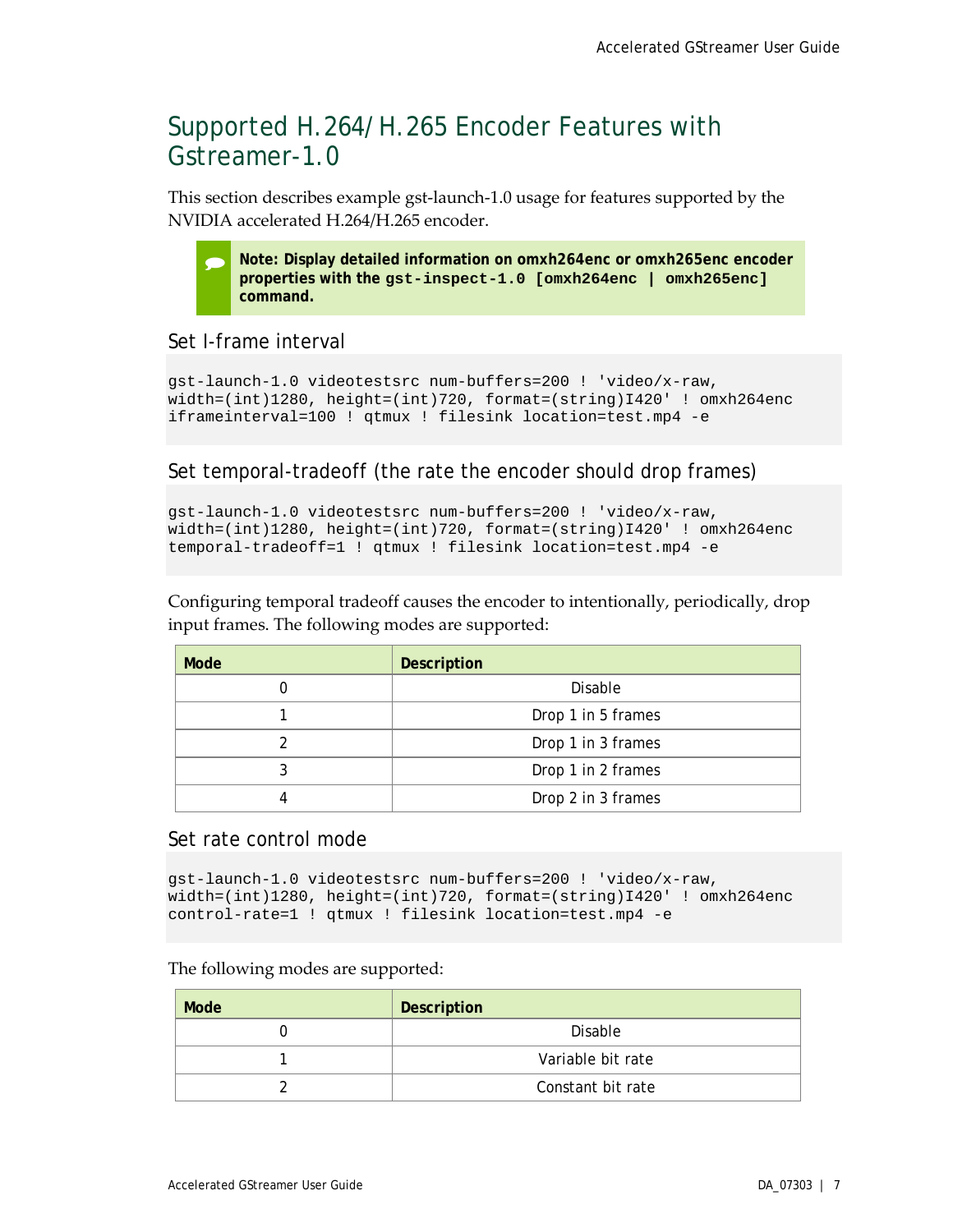| Variable bit rate with frame skip. The encoder skips<br>frames as necessary to meet the target bit rate. |
|----------------------------------------------------------------------------------------------------------|
| Constant bit rate with frame skip                                                                        |

### Set quantization range for I, P and B frame

The format for the range is the following:

"<I\_range>:<P\_range>:<B\_range>"

Where <I\_range>, <P\_range> and <B\_range> are each expressed as hyphenated values, as shown in the following example:

```
gst-launch-1.0 videotestsrc num-buffers=200 ! 'video/x-raw, 
width=(int)1280, height=(int)720, format=(string)I420' ! omxh264enc qp-
range="10,30:10,35:10,35" ! qtmux ! filesink location=test.mp4 -e
```
The range of B frames does not take effect if the number of B frames is 0.

#### Set hardware preset level

```
gst-launch-1.0 videotestsrc num-buffers=200 ! 'video/x-raw, 
width=(int)1280, height=(int)720, format=(string)I420' ! omxh264enc 
quality-level=0 ! qtmux ! filesink location=test.mp4 -e
```
The following modes are supported:

| Mode           | <b>Description</b>                                                                                                                                                                                                                        |  |
|----------------|-------------------------------------------------------------------------------------------------------------------------------------------------------------------------------------------------------------------------------------------|--|
| $\Omega$       | <b>UltraFastPreset</b>                                                                                                                                                                                                                    |  |
|                | FastPreset                                                                                                                                                                                                                                |  |
| 1              | Only Integer Pixel (integer-pel) block motion is<br>estimated. For I/P macroblock mode decision, only<br>Intra 16 x 16 cost is compared with Inter modes costs.<br>Supports Intra 16 x 16 and Intra 4 x 4 modes.                          |  |
|                | MediumPreset                                                                                                                                                                                                                              |  |
| $\mathfrak{D}$ | Supports up to Half Pixel (half-pel) block motion<br>estimation. For an I/P macroblock mode decision, only<br>Intra 16 x 16 cost is compared with Inter modes costs.<br>Supports Intra 16 x 16 and Intra 4 x 4 modes.                     |  |
|                | SlowPreset                                                                                                                                                                                                                                |  |
| 3              | Supports up to Quarter Pixel (Qpel) block motion<br>estimation. For an I/P macroblock mode decision, Intra<br>4 x 4 as well as Intra 16 x 16 cost is compared with<br>Inter modes costs. Supports Intra 16 x 16 and Intra 4 x<br>4 modes. |  |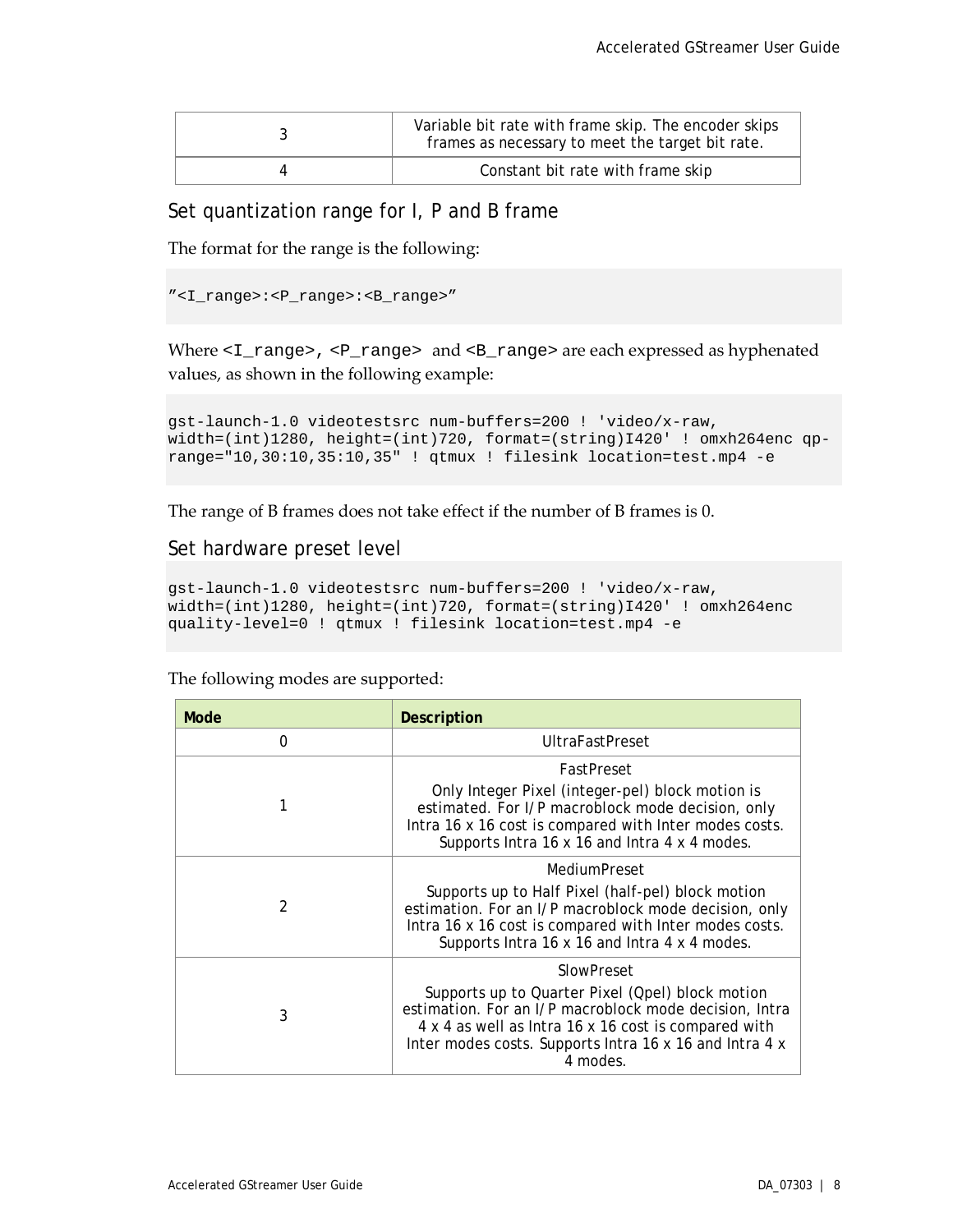#### Set profile

```
gst-launch-1.0 videotestsrc num-buffers=200 ! 'video/x-raw, 
width=(int)1280, height=(int)720, format=(string)I420' ! omxh264enc 
profile=8 ! qtmux ! filesink location=test.mp4 -e
```
From omxh264enc, the following profiles are supported:

| <b>Profile</b> | Description      |  |
|----------------|------------------|--|
|                | Baseline profile |  |
|                | Main profile     |  |
|                | High profile     |  |

#### Set number of B frames between two reference frames

```
gst-launch-1.0 videotestsrc num-buffers=200 ! 'video/x-raw, 
width=(int)1280, height=(int)720, format=(string)I420' ! omxh264enc 
num-B-Frames=2 ! qtmux ! filesink location=test.mp4 –e
```

```
 Note: B-frame-encoding is not supported with omxh265enc.
```
#### Insert SPS and PPS at IDR

```
gst-launch-1.0 videotestsrc num-buffers=200 ! 'video/x-raw, 
width=(int)1280, height=(int)720, format=(string)I420' ! omxh264enc 
insert-sps-pps=1 ! qtmux ! filesink location=test.mp4 –e
```
If enabled, a sequence parameter set (SPS) and a picture parameter set (PPS) are inserted before each IDR frame in the H.264/H.265 stream.

#### Enable two-pass CBR

```
gst-launch-1.0 videotestsrc num-buffers=200 ! 'video/x-raw, 
width=(int)1280, height=(int)720, format=(string)I420' ! omxh264enc 
EnableTwopassCBR=1 control-rate=2 ! qtmux ! filesink location=test.mp4 
-\epsilon
```
Two-pass CBR must be enabled along with constant bit rate (control-rate=2).

#### Set virtual buffer size

```
gst-launch-1.0 videotestsrc num-buffers=200 ! 'video/x-raw, 
width=(int)1280, height=(int)720, format=(string)I420' ! omxh264enc 
vbv-size=10 ! qtmux ! filesink location=test.mp4 –e
```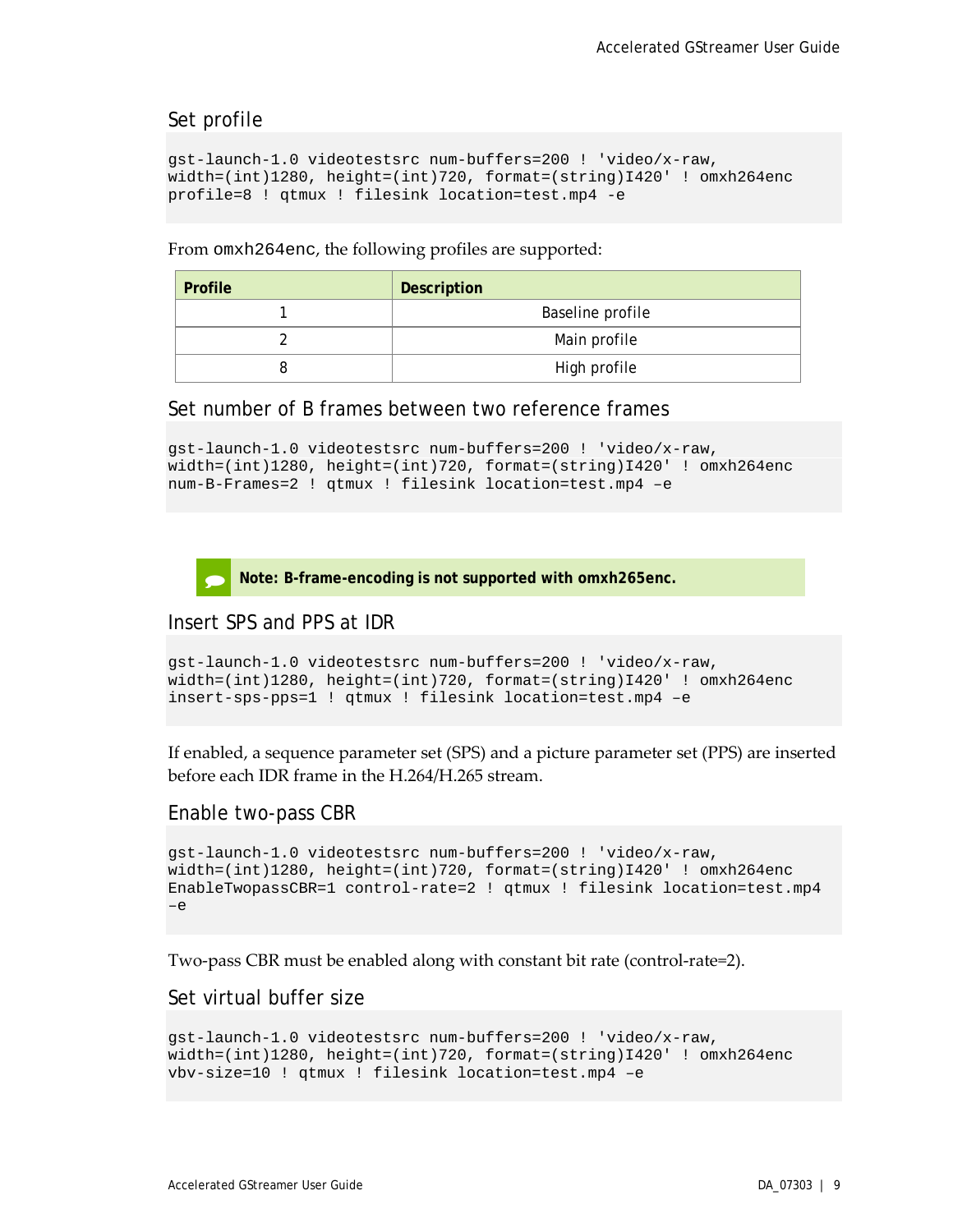If the buffer size of decoder or network bandwidth is limited, configuring virtual buffer size can cause video stream generation to correspond to the limitations according to the following formula:

virtual buffer size = vbv-size \* (bitrate/fps)

Slice-header-spacing with spacing in terms of MB

```
gst-launch-1.0 videotestsrc num-buffers=200 ! 'video/x-raw, 
width=(int)1280, height=(int)720, format=(string)I420' ! omxh264enc 
slice-header-spacing=200 bit-packetization=0 ! qtmux ! filesink 
location=test.mp4 –e
```
The parameter bit-packetization=0 configures the network abstraction layer (NAL) packet as macroblock (MB)-based, and slice-header-spacing=200 configures each NAL packet as 200 MB at maximum.

#### **Slice header spacing with spacing in terms of number of bits**

```
gst-launch-1.0 videotestsrc num-buffers=200 ! 'video/x-raw, 
width=(int)1280, height=(int)720, format=(string)I420' ! omxh264enc 
slice-header-spacing=1024 bit-packetization=1 ! qtmux ! filesink 
location=test1.mp4 –e
```
The parameter bit-packetization=1 configures the network abstraction layer (NAL) packet as size-based, and slice-header-spacing=1024 configures each NAL packet as 1024 bytes at maximum.

## <span id="page-13-0"></span>CAMERA CAPTURE WITH GSTREAMER-1.0

For nvgstcapture-1.0 usage information enter the following command:

```
nvgstcapture-1.0 --help
```
The nvgstcapture-1.0 application uses the v4l2src plugin to capture still images and video.

| <b>USB Camera Support</b> | Feature                                      |  |
|---------------------------|----------------------------------------------|--|
|                           | Preview display                              |  |
| YUV                       | Image capture (VGA, 640 x 480)               |  |
|                           | Video capture (480p, 720p, H.264/VP8 encode) |  |

The following table shows USB camera support.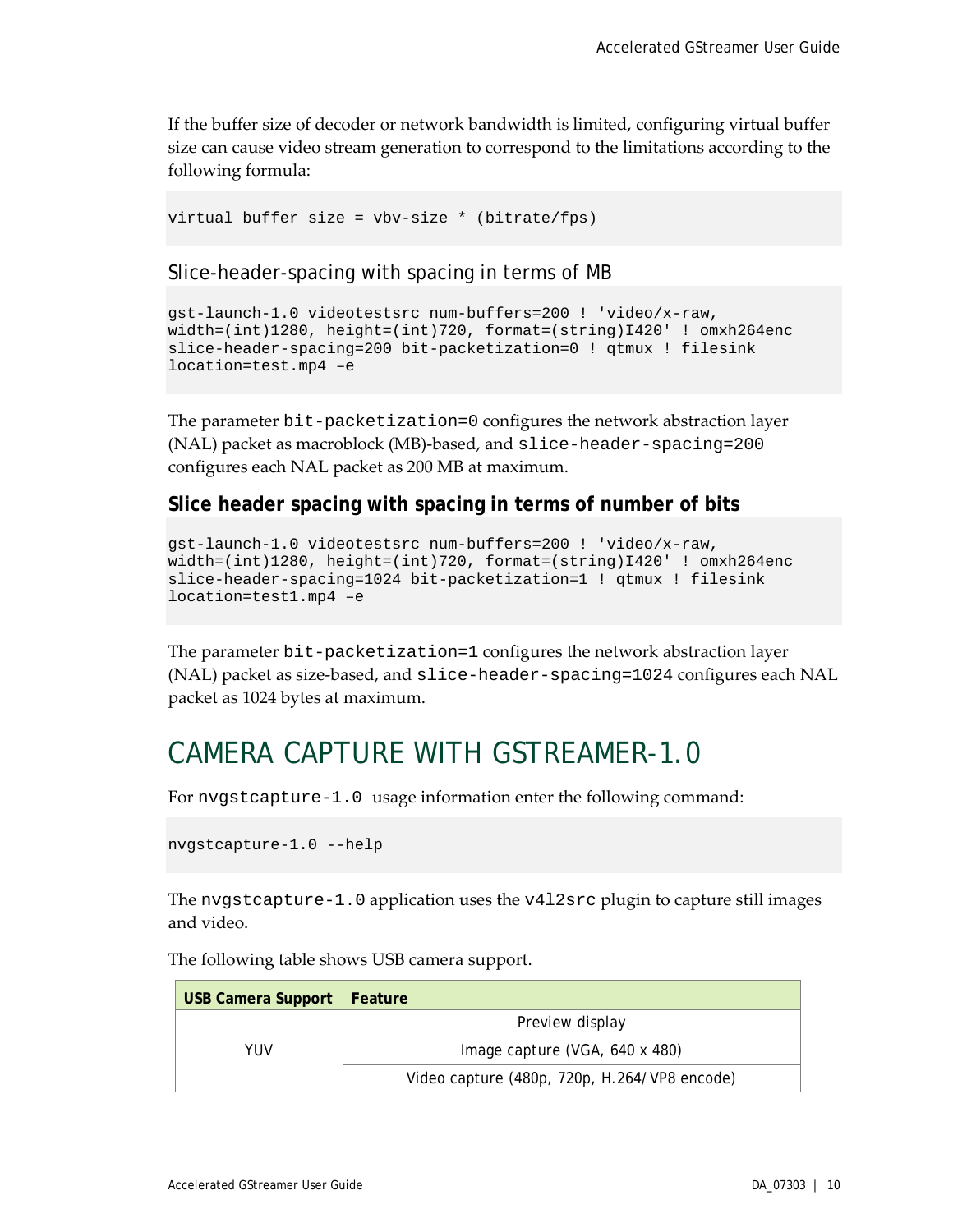raw-yuv Capture (I420 format) and preview display with xvimagesink

```
gst-launch-1.0 v4l2src device="/dev/video0" ! "video/x-raw, width=640, 
height=480, format=(string)I420" ! xvimagesink -e
```
## <span id="page-14-0"></span>VIDEO PLAYBACK WITH GSTREAMER-1.0

For nvgstplayer-1.0 usage information enter the following command:

```
nvgstplayer-1.0 --help
```
Video can be output to HD displays using the HDMI connector on the platform. The Gstreamer-1.0 application supports currently the following video sinks:

Overlay Sink (Video playback on overlay in full-screen mode)

```
gst-launch-1.0 filesrc location=<filename.mp4> ! qtdemux name=demux ! 
h264parse ! omxh264dec ! nvoverlaysink –e
```
nveglglessink (Windowed video playback, NVIDIA EGL/GLES videosink)

```
gst-launch-1.0 filesrc location=<filename.mp4> ! qtdemux name=demux ! 
h264parse ! omxh264dec ! nveglglessink –e
```
This nvgstplayer-1.0 application supports specific window position and dimensions for windowed playback:

```
nvgstplayer-1.0 –i <filename> --window-x=300 –window-y=300 –window-
width=500 –window-height=500
```
## <span id="page-14-1"></span>VIDEO FORMAT CONVERSION WITH GSTREAMER-1.0

The NVIDIA proprietary nvvidconv Gstreamer-1.0 plug-in allows conversion between OSS (raw) video formats and NVIDIA video formats. The nvvidconv plug-in currently supports the format conversions described in this section

### <span id="page-14-2"></span>raw-yuv Input Formats

Currently nvvidconv supports the I420, UYVY, and NV12 raw-yuv input formats.

```
gst-launch-1.0 videotestsrc ! 'video/x-raw, format=(string)UYVY, 
width=(int)1280, height=(int)720' ! nvvidconv !
```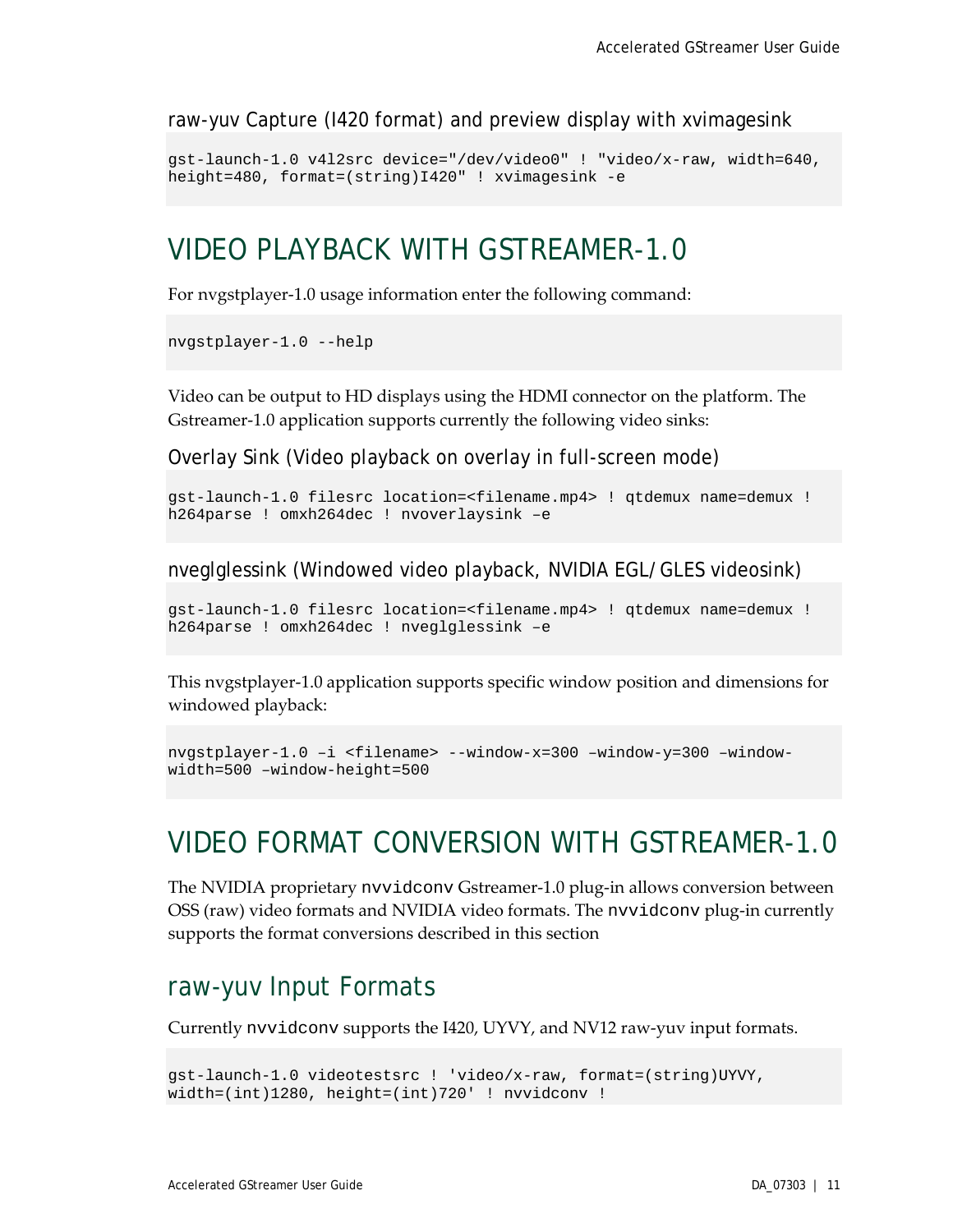```
'video/x-raw(memory:NVMM), format=(string)I420' ! omxh264enc ! 
'video/x-h264,
stream-format=(string)byte-stream' ! h264parse ! qtmux ! filesink 
location=test.mp4 -e
```
## <span id="page-15-0"></span>raw-gray Input Formats

Currently nvvidconv supports the GRAY8 raw-gray input format.

```
gst-launch-1.0 videotestsrc ! 'video/x-raw, format=(string)GRAY8, 
width=(int)1280, height=(int)720' ! nvvidconv !
'video/x-raw(memory:NVMM), format=(string)I420' ! omxh264enc ! 
'video/x-h264,
stream-format=(string)byte-stream' ! h264parse ! qtmux ! filesink 
location=test.mp4 –e
```
### <span id="page-15-1"></span>raw-yuv Output Formats

Currently nvvidconv supports the I420 and UYVY the raw-yuv output formats.

```
gst-launch-1.0 filesrc location=640x480_30p.mp4 ! qtdemux ! queue ! 
h264parse ! omxh264dec ! nvvidconv ! 'video/x-raw, format=(string)UYVY' 
! xvimagesink –e
```
### <span id="page-15-2"></span>raw-gray Output Formats

Currently nvvidconv supports the GRAY8 raw-gray output format.

```
gst-launch-1.0 filesrc location=640x480_30p.mp4 ! qtdemux ! queue ! 
h264parse ! omxh264dec ! nvvidconv ! 'video/x-raw, 
format=(string)GRAY8' ! videoconvert ! xvimagesink –e
```
## <span id="page-15-3"></span>VIDEO SCALING WITH GSTREAMER-1.0

The NVIDIA proprietary nvvidconv Gstreamer-1.0 plug-in also allows you to perform video scaling. The nvvidconv plug-in currently supports scaling with the format conversions described in this section.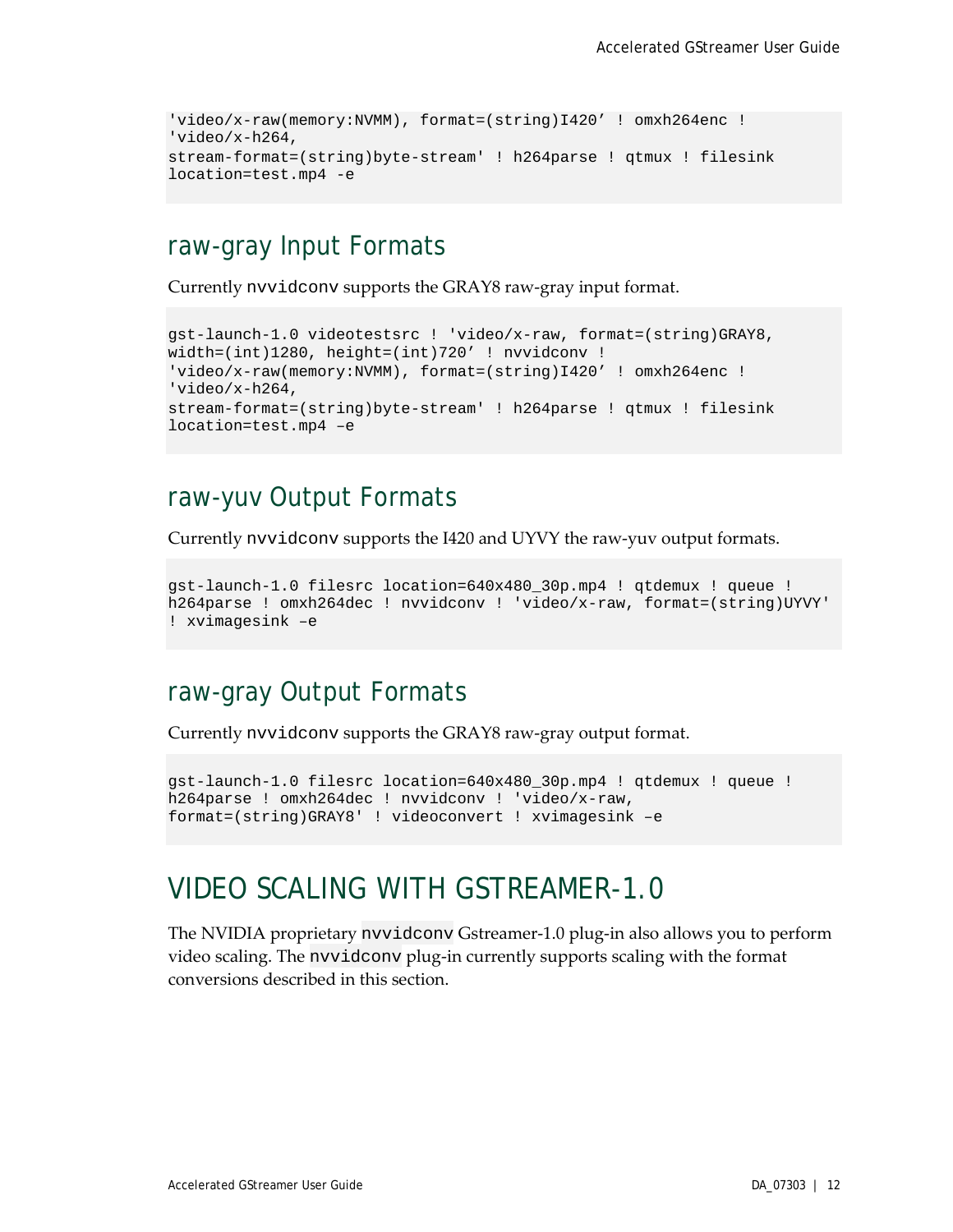### <span id="page-16-0"></span>raw-yuv Input Formats

Currently nvvidconv supports the I420, UYVY, and NV12 raw-yuv input formats for scaling.

```
gst-launch-1.0 videotestsrc ! 'video/x-raw, format=(string)I420, 
width=(int)1280, height=(int)720' ! nvvidconv ! 
'video/x-raw(memory:NVMM), width=(int)640, height=(int)480, 
format=(string)I420' ! omxh264enc ! 'video/x-h264, stream-
format=(string)byte-stream' ! h264parse ! qtmux ! filesink 
location=test.mp4 –e
```
### <span id="page-16-1"></span>raw-gray Input Formats

Currently nvvidconv supports the GRAY8 raw-gray input format for scaling.

```
gst-launch-1.0 videotestsrc ! 'video/x-raw, format=(string)GRAY8, 
width=(int)1280, height=(int)720'! nvvidconv !
'video/x-raw(memory:NVMM), width=(int)640, height=(int)480, 
format=(string)I420' ! omxh264enc ! 'video/x-h264, stream-
format=(string)byte-stream' ! h264parse ! qtmux ! filesink 
location=test.mp4 –e
```
## <span id="page-16-2"></span>raw-yuv Output Formats

Currently nvvidconv supports the I420 and UYVY raw-yuv output formats for scaling.

```
gst-launch-1.0 filesrc location=1280x720_30p.mp4 ! qtdemux ! queue ! 
h264parse ! omxh264dec ! nvvidconv ! 'video/x-raw, format=(string)I420, 
width=640, height=480' ! xvimagesink –e
```
### <span id="page-16-3"></span>raw-gray Output Formats

Currently nvvidconv supports the GRAY8 raw-gray output format for scaling.

```
gst-launch-1.0 filesrc location=1280x720_30p.mp4 ! qtdemux ! queue ! 
h264parse ! omxh264dec ! nvvidconv ! 'video/x-raw, 
format=(string)GRAY8, width=640, height=480' ! videoconvert ! 
xvimagesink –e
```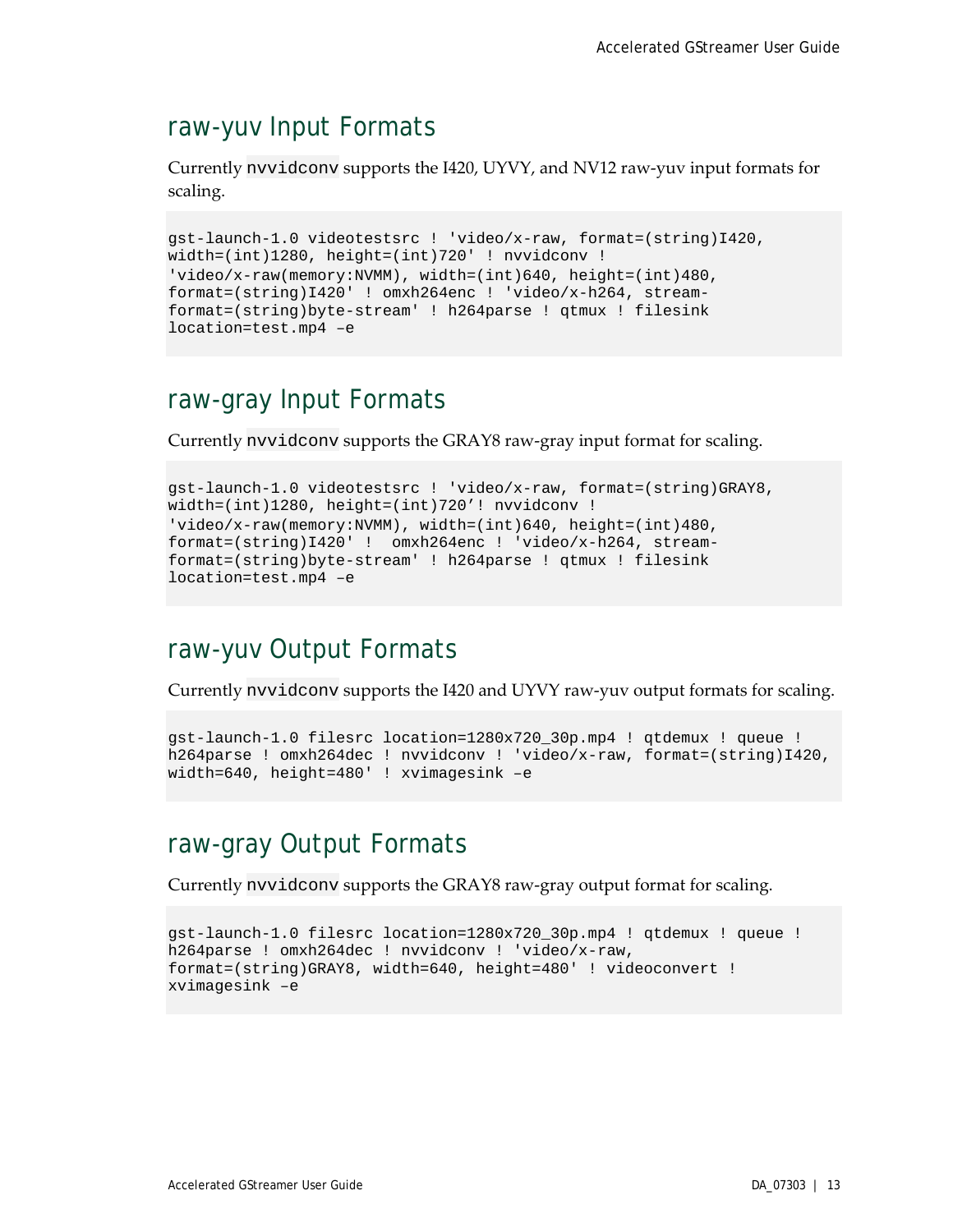## <span id="page-17-0"></span>NVIDIA Input and Output Formats

Currently nvvidconv supports the NVIDIA input and output formats for scaling described in the following table:

| <b>Input Format</b> | <b>Output Format</b> |
|---------------------|----------------------|
| <b>NV12</b>         | NV12                 |
| 1420                | 1420                 |
|                     | RGBA                 |

To scale between NVIDIA formats

▶ Scale between NVIDIA Formats with the following commands:

```
gst-launch-1.0 filesrc location=1280x720_30p.mp4 ! qtdemux ! h264parse 
! omxh264dec ! nvvidconv ! 'video/x-raw(memory:NVMM), width=(int)640, 
height=(int)480, format=(string)I420' ! omxh264enc ! qtmux ! filesink 
location=test.mp4 –e
```

```
gst-launch-1.0 filesrc location=1280x720_30p.mp4 ! qtdemux ! h264parse 
! omxh264dec ! nvvidconv ! 'video/x-raw(memory:NVMM), width=(int)640, 
height=(int)480, format=(string)RGBA' ! nvoverlaysink –e
```

```
gst-launch-1.0 nvcamerasrc fpsRange="30 30" ! 'video/x-
raw(memory:NVMM), width=(int)1920, height=(int)1080, 
format=(string)I420, framerate=(fraction)30/1' ! nvtee ! nvvidconv ! 
'video/x-raw(memory:NVMM), width=(int)640, height=(int)480,
format=(string)NV12' ! omxh264enc ! qtmux ! filesink location=test.mp4 
–e
```
## <span id="page-17-1"></span>VIDEO CROPPING WITH GSTREAMER-1.0

The NVIDIA proprietary nvvidconv Gstreamer-1.0 plug-in also allows you to perform video cropping.

To crop video

 $\triangleright$  Crop video with the following commands:

```
gst-launch-1.0 filesrc location=<filename_1080p.mp4> ! qtdemux ! 
h264parse ! omxh264dec ! nvvidconv left=400 right=1520 top=200 
bottom=880 ! nvoverlaysink display-id=1 –e
```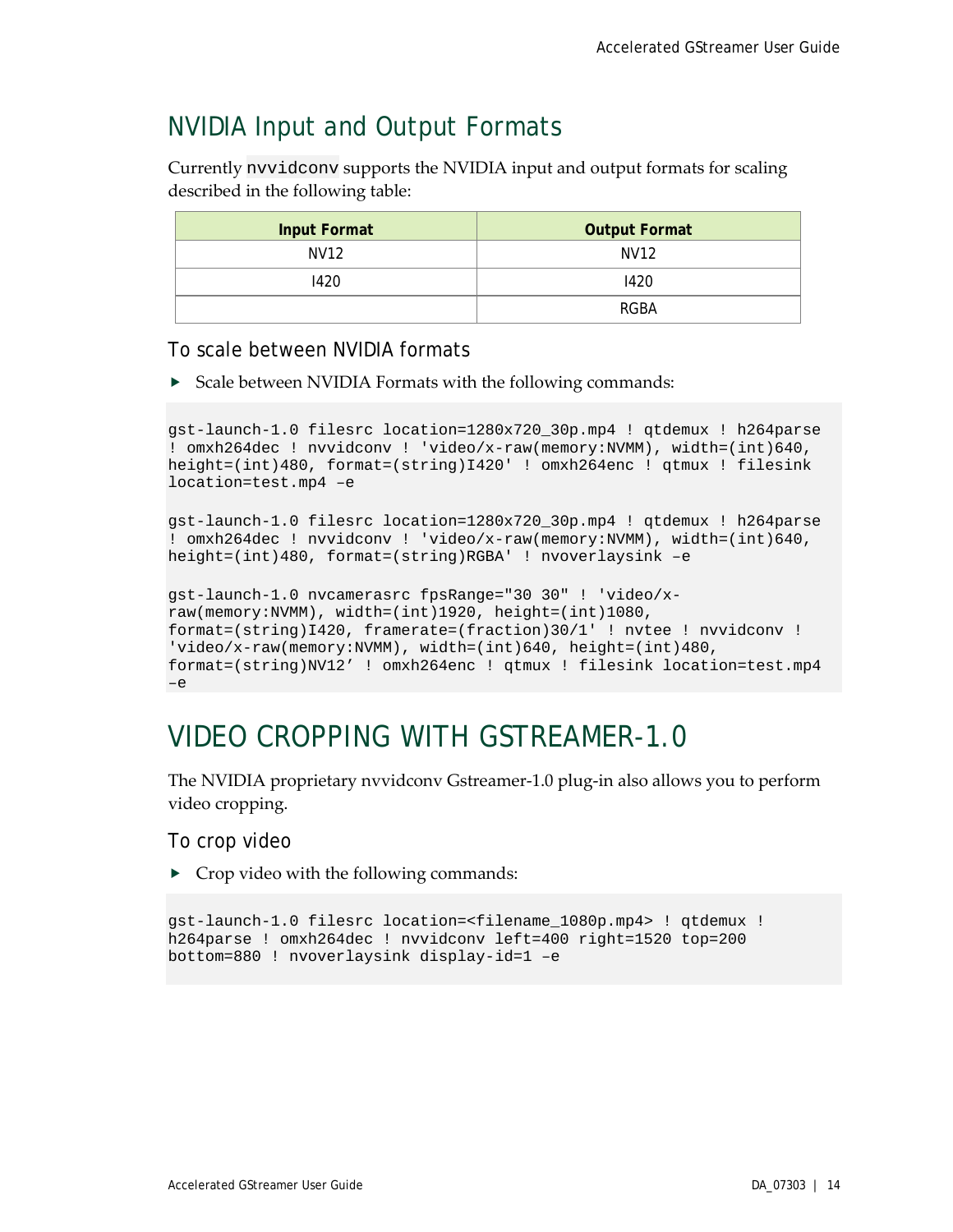## <span id="page-18-0"></span>VIDEO TRANSCODE WITH GSTREAMER-1.0

You can perform video transcoding between the following video formats.

### H.264 Decode to VP8 Encode (NVIDIA-accelerated decode to NVIDIAaccelerated encode)

```
gst-launch-1.0 filesrc location=<filename.mp4> ! qtdemux name=demux
demux.video_0 ! queue ! h264parse ! omxh264dec ! nvvidconv ! 'video/x-
raw(memory:NVMM), format=(string)I420' ! omxvp8enc ! qtmux name=mux ! 
filesink location=<Transcoded_filename.mp4> demux.audio_0 ! queue ! 
aacparse ! mux.audio_0 -e
```
### VP8 Decode to H.264 Encode (NVIDIA-accelerated decode to NVIDIAaccelerated encode)

```
gst-launch-1.0 filesrc location=<filename.mp4> ! qtdemux 
name=demux demux.video_0 ! queue ! omxvp8dec ! nvvidconv ! 'video/x-
raw(memory:NVMM), format=(string)I420' ! omxh264enc ! qtmux name=mux ! 
filesink location=<Transcoded_filename.mp4> demux.audio_0 ! queue ! 
aacparse ! mux.audio_0 -e
```
### MPEG-4 Decode to VP8 Encode (NVIDIA-accelerated decode to NVIDIAaccelerated encode)

```
gst-launch-1.0 filesrc location=<filename.mp4> ! qtdemux 
name=demux demux.video_0 ! queue ! mpeg4videoparse ! omxmpeg4videodec ! 
nvvidconv ! 'video/x-raw(memory:NVMM), format=(string)I420' ! 
omxvp8enc ! qtmux name=mux ! filesink 
location=<Transcoded_filename.mp4> demux.audio_0 ! queue ! aacparse ! 
mux.audio_0 -e
```
### MPEG-4 Decode to H.264 Encode (NVIDIA-accelerated decode to NVIDIAaccelerated encode)

```
gst-launch-1.0 filesrc location=<filename.mp4> ! qtdemux 
name=demux demux.video_0 ! queue ! mpeg4videoparse ! omxmpeg4videodec ! 
nvvidconv ! 'video/x-raw(memory:NVMM), format=(string)I420' ! 
omxh264enc ! qtmux name=mux ! filesink 
location=<Transcoded_filename.mp4> demux.audio_0 ! queue ! aacparse ! 
mux.audio_0 -e
```
### H.264 Decode to MPEG-4 Encode (NVIDIA-accelerated decode to OSS software encode)

```
gst-launch-1.0 filesrc location=<filename.mp4> ! qtdemux 
name=demux demux.video 0 ! queue ! h264parse ! omxh264dec ! nvvidconv !
```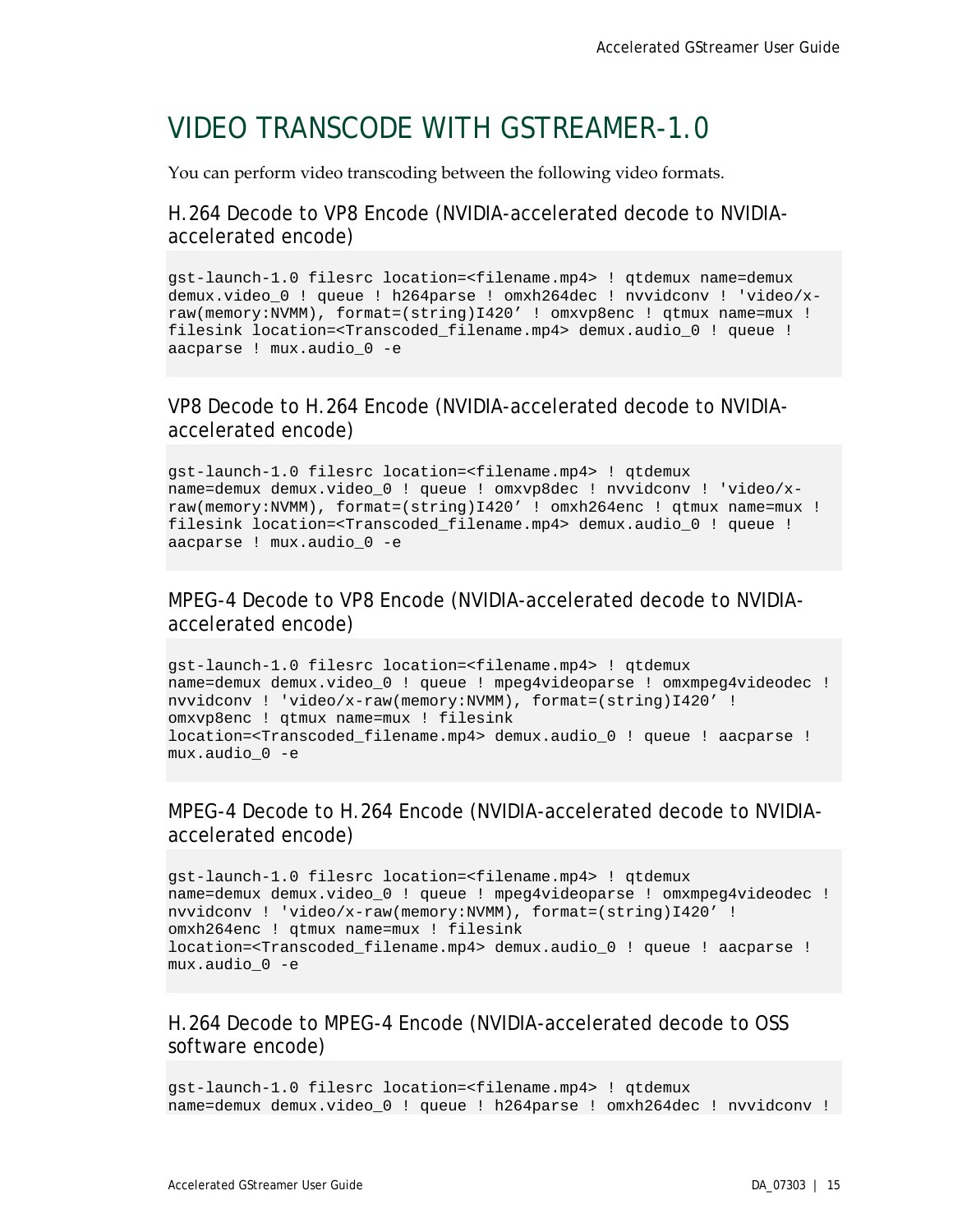```
avenc_mpeg4 ! qtmux name=mux ! filesink 
location=<Transcoded_filename.mp4> demux.audio_0 ! queue ! aacparse ! 
mux.audio_0 -e
```
### VP8 Decode to MPEG-4 Encode (NVIDIA-accelerated decode to OSS software encode)

gst-launch-1.0 filesrc location=<filename.mp4> ! qtdemux name=demux demux.video\_0 ! queue ! omxvp8dec ! nvvidconv ! avenc\_mpeg4 ! qtmux name=mux ! filesink location=<Transcoded\_filename.mp4> demux.audio\_0 ! queue ! aacparse ! mux.audio\_0 -e

### H.264 Decode to Theora Encode (NVIDIA-accelerated decode to OSS software encode)

gst-launch-1.0 filesrc location=<filename.mp4> ! qtdemux name=demux demux.video\_0 ! queue ! h264parse ! omxh264dec ! nvvidconv ! theoraenc ! oggmux name=mux ! filesink location=<Transcoded\_filename.ogg> -e

#### VP8 Decode to Theora Encode (NVIDIA-accelerated decode to OSS software encode)

gst-launch-1.0 filesrc location=<filename.mp4> ! qtdemux name=demux demux.video 0 ! queue ! omxvp8dec ! nvvidconv ! theoraenc ! oggmux name=mux ! filesink location=<Transcoded\_filename.ogg> -e

### MPEG-4 Decode to Theora Encode (NVIDIA-accelerated decode to OSS software encode)

gst-launch-1.0 filesrc location=<filename.mp4> ! qtdemux name=demux demux.video\_0 ! queue ! mpeg4videoparse ! omxmpeg4videodec ! nvvidconv ! theoraenc ! oggmux name=mux ! filesink location=<Transcoded\_filename.ogg> -e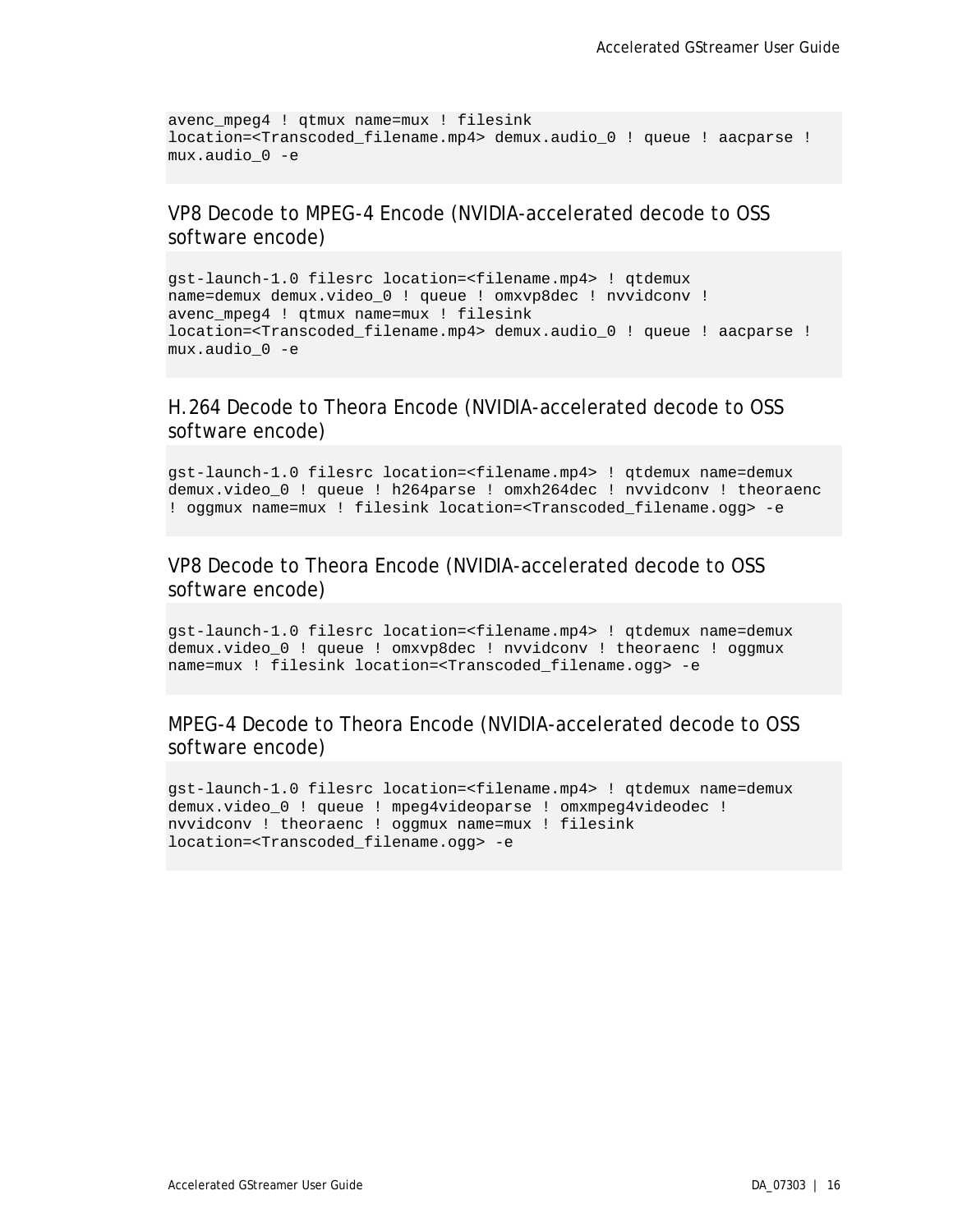# <span id="page-20-0"></span>CUDA VIDEO POST-PROCESSING WITH GSTREAMER-1.0

This section describes Gstreamer-1.0 plug-ins for CUDA post-processing operations.

### <span id="page-20-1"></span>gst-videocuda

This GStreamer-1.0 plug-in performs CUDA post-processing operations on decoderprovided EGL images and render video using nveglglessink.

The following are sample pipeline creation and application usage commands.

Sample decode pipeline

```
gst-launch-1.0 filesrc location=<filename_h264_1080p.mp4> ! qtdemux 
name=demux ! h264parse ! omxh264dec ! videocuda ! nveglglessink max-
lateness=-1 -e
```
#### Sample decode command

```
nvgstplayer-1.0 -i <filename_h264_1080p.mp4> --svd="omxh264dec" --
svc="videocuda" --svs="nveglglessink # max-lateness=-1" --disable-
vnative --no-audio --window-x=0 --window-y=0 --window-width=960 --
window-height=540
```
### <span id="page-20-2"></span>gst-nvivafilter

This NVIDIA proprietary GStreamer-1.0 plug-in performs pre/post and CUDA postprocessing operations on CSI camera captured or decoded frames, and renders video using overlay video sink or video encode.

#### <span id="page-20-3"></span>Sample decode pipeline

```
gst-launch-1.0 filesrc location=<filename.mp4> ! qtdemux ! h264parse ! 
omxh264dec ! nvivafilter cuda-process=true customer-lib-
name="libnvsample_cudaprocess.so" ! 'video/x-raw(memory:NVMM), 
format=(string)NV12' ! nvoverlaysink -e
```
### Sample CSI Camera pipeline

```
gst-launch-1.0 nvcamerasrc fpsRange="30 30" ! 'video/x-
raw(memory:NVMM), width=(int)3840, height=(int)2160, 
format=(string)I420, framerate=(fraction)30/1' ! nvtee ! nvivafilter 
cuda-process=true customer-lib-name="libnvsample_cudaprocess.so" ! 
'video/x-raw(memory:NVMM), format=(string)NV12' ! nvoverlaysink -e
```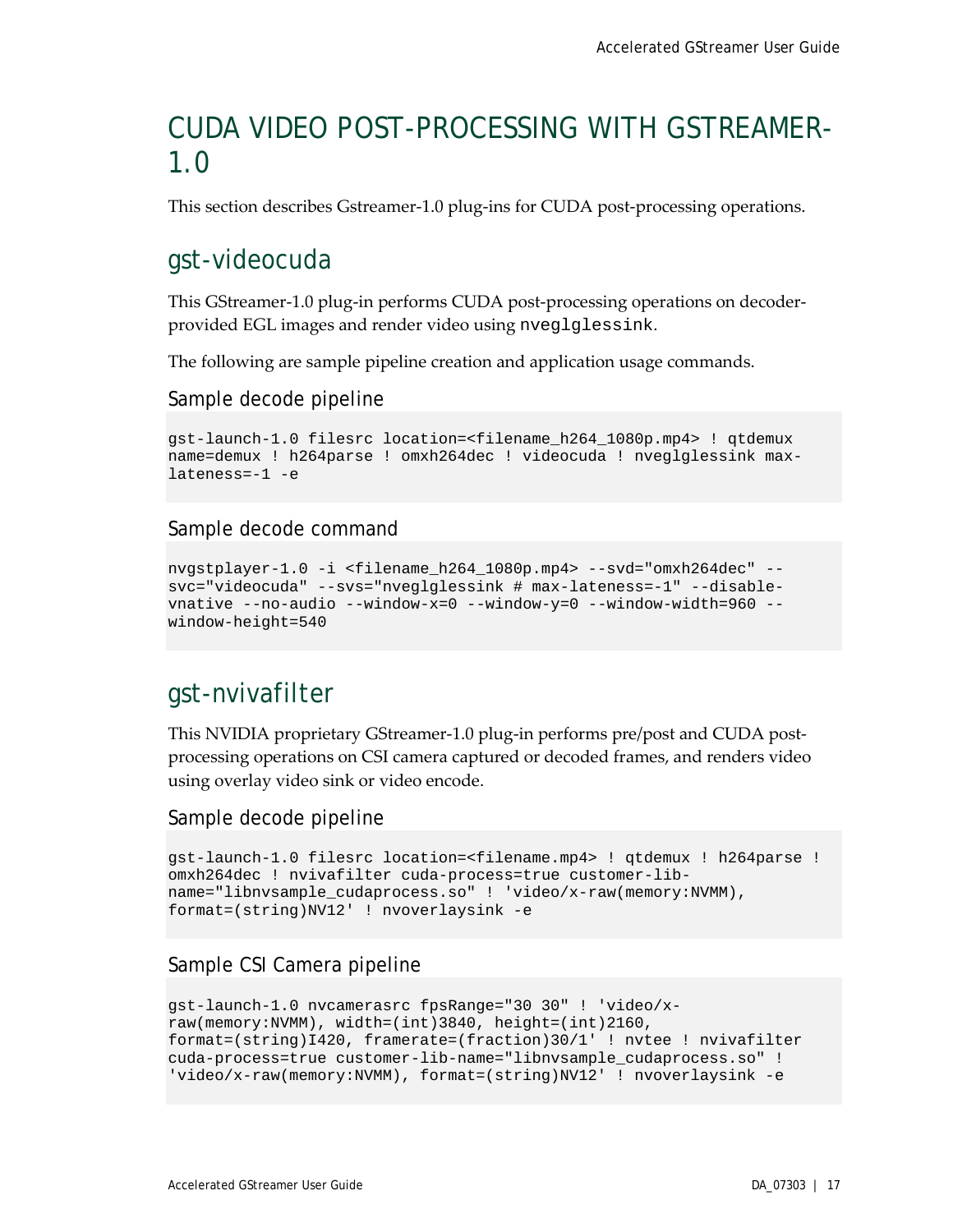**Note: See nvsample\_cudaprocess\_src.tbz2 package for the libnvsample\_cudaprocess.so library sources. A Sample CUDA implementation of libnvsample\_cudaprocess.so can be replaced by a custom CUDA implementation.**

# <span id="page-21-0"></span>VIDEO ROTATION WITH GSTREAMER-1.0

The NVIDIA proprietary nvvidconv Gstreamer-1.0 plug-in also allows you to perform video rotation operations.

The following table shows the supported values for the nvvidconv flip-method property.

| <b>Flip Method</b>               | <b>Property value</b> |
|----------------------------------|-----------------------|
| identity - no rotation (default) |                       |
| counterclockwise - 90 degrees    |                       |
| rotate - 180 degrees             | 2                     |
| clockwise - 90 degrees           | 3                     |
| horizontal flip                  | 4                     |
| upper right diagonal flip        | 5                     |
| vertical flip                    | 6                     |
| upper-left diagonal              |                       |



 **Note: Get information on nvvidconv flip-method property with the gstinspect-1.0 nvvidconv command.**

#### To rotate video 90 degrees counterclockwise

 To rotate video 90 degrees in a counterclockwise direction, enter the following command.

```
gst-launch-1.0 filesrc location=<filename.mp4>! qtdemux name=demux ! 
h264parse ! omxh264dec ! nvvidconv flip-method=1 ! 'video/x-
raw(memory:NVMM), format=(string)I420' ! nvoverlaysink –e
```
#### To rotate video 90 degrees clockwise

 $\triangleright$  To rotate video 90 degrees in a clockwise direction, enter the following command:

```
gst-launch-1.0 filesrc location=<filename.mp4> ! qtdemux name=demux ! 
h264parse ! omxh264dec ! nvvidconv flip-method=3 ! 'video/x-
raw(memory:NVMM), format=(string)I420' !
omxh264enc ! qtmux ! filesink location=test.mp4 –e
```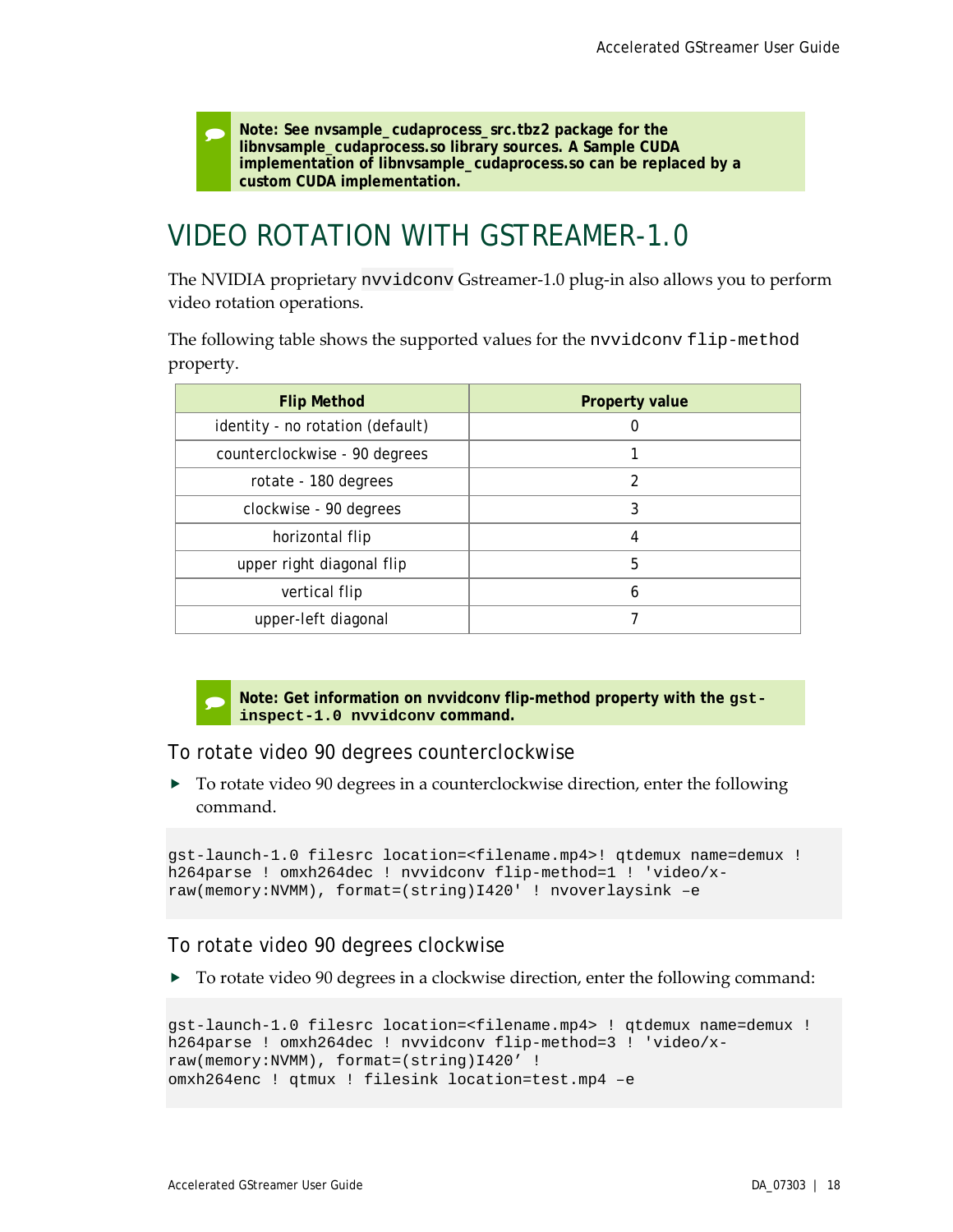#### Rotate 180 degrees

▶ To rotate video 180 degrees, enter the following command:

```
gst-launch-1.0 nvcamerasrc fpsRange="30.0 30.0" ! 'video/x-
raw(memory:NVMM), width=(int)1920, height=(int)1080, 
format=(string)I420, framerate=(fraction)30/1' ! nvtee ! nvvidconv 
flip-method=2 ! 'video/x-raw(memory:NVMM), format=(string)I420' ! 
nvoverlaysink -e
```
#### To scale and rotate video 90 degrees counterclockwise

▶ To scale and rotate video 90 degrees counterclockwise, enter the following command:

```
gst-launch-1.0 filesrc location=<filename_1080p.mp4> ! qtdemux ! 
h264parse ! omxh264dec ! nvvidconv flip-method=1 ! 'video/x-
raw(memory:NVMM), width=(int)480, height=(int)640, format=(string)I420' 
! nvoverlaysink -e
```
#### To scale and rotate video 90 degrees clockwise

To scale and rotate video 90 degrees clockwise, enter the following command:

```
gst-launch-1.0 nvcamerasrc fpsRange="30.0 30.0" ! 'video/x-
raw(memory:NVMM), width=(int)1920, height=(int)1080, 
format=(string)I420, framerate=(fraction)30/1' ! nvtee ! nvvidconv 
flip-method=3 ! 'video/x-raw(memory:NVMM), width=(int)480, 
height=(int)640, format=(string)I420' ! nvoverlaysink -e
```
#### To scale and rotate video 180 degrees

▶ To scale and rotate video 180 degrees, enter the following command:

```
gst-launch-1.0 filesrc location=<filename_1080p.mp4> ! qtdemux ! 
h264parse ! omxh264dec ! nvvidconv flip-method=2 ! 'video/x-
raw(memory:NVMM), width=(int)640, height=(int)480, format=(string)I420' 
! nvoverlaysink -e
```
## <span id="page-22-0"></span>INTERPOLATION METHODS FOR VIDEO SCALING

The NVIDIA proprietary nvvidconv Gstreamer-1.0 plug-in allows you to choose the interpolation method used for scaling.

The following table shows the supported values for the nvvidconv interpolation-method property.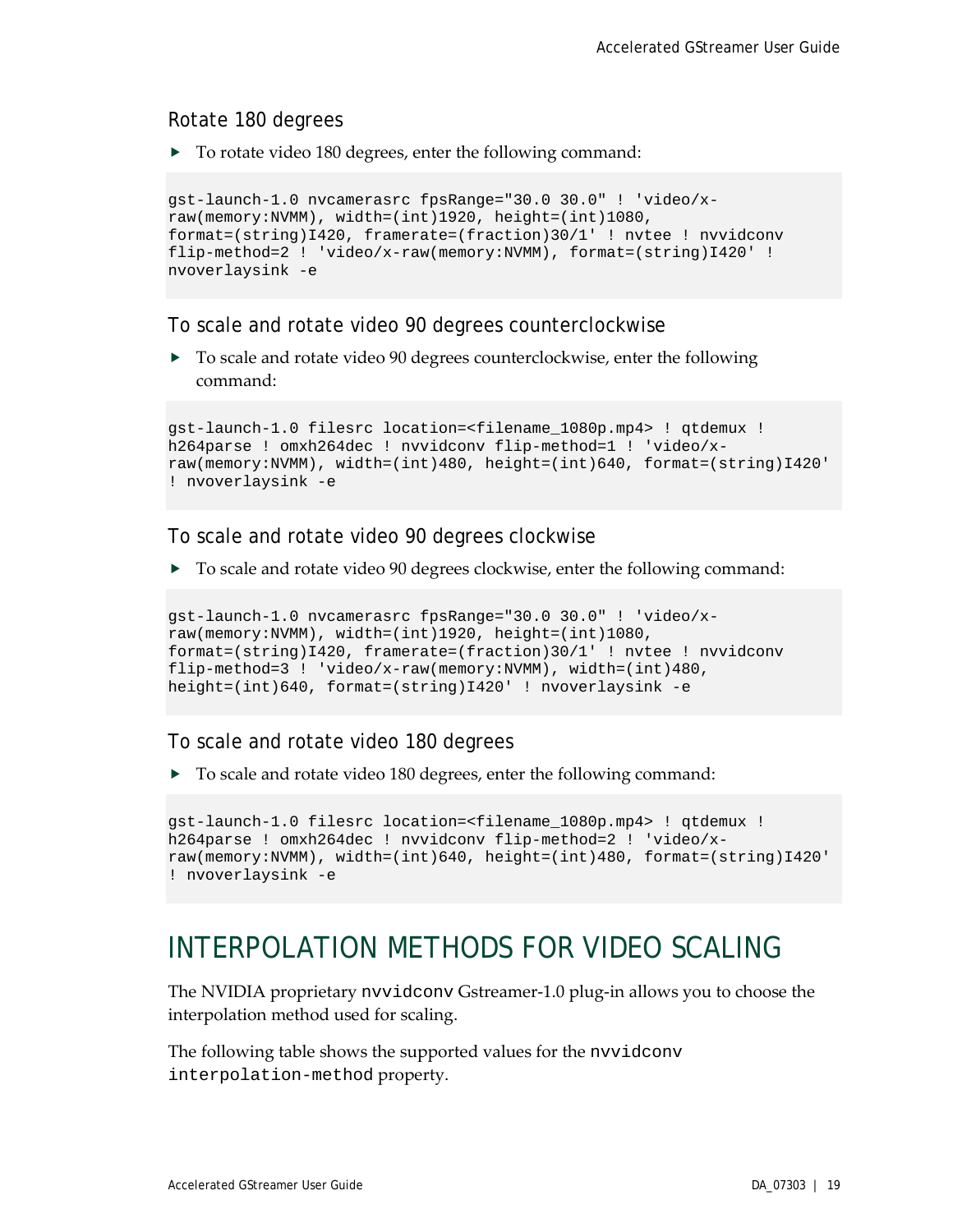| <b>Interpolation Method</b> | <b>Property Value</b> |
|-----------------------------|-----------------------|
| nearest                     |                       |
| linear                      |                       |
| smart (default)             |                       |
| bilinear                    |                       |

 **Note: Get information on nvvidconv interpolation-method property with the gst-inspect-1.0 nvvidconv command.**

To use bilinear interpolation method for scaling

▶ Enter the following command:

```
gst-launch-1.0 filesrc location=<filename_1080p.mp4>! qtdemux 
name=demux ! h264parse ! omxh264dec ! nvvidconv interpolation-
method=3 ! 'video/x-raw(memory:NVMM), format=(string)I420, 
width=1280, height=720' ! nvoverlaysink –e
```
## <span id="page-23-0"></span>EGLSTREAM PRODUCER EXAMPLE

The NVIDIA-proprietary nveglstreamsrc and nvvideosink Gstreamer-1.0 plug-ins allow simulation of an EGLStream producer pipeline (for preview only.)

To simulate an EGLStream producer pipeline

▶ Enter the following command:

```
nvgstcapture-1.0 --camsrc=3 --nvvideosink-create-eglstream
```
## <span id="page-23-1"></span>EGL IMAGE TRANSFORM EXAMPLE

The NVIDIA proprietary nvegltransform Gstreamer-1.0 plug-in allows simulation of an EGLImage transform pipeline.

To simulate an EGL Image transform pipeline

▶ Enter the following command:

```
gst-launch-1.0 filesrc location=<filename_h264_1080p.mp4> ! qtdemux 
! h264parse ! omxh264dec ! nvvidconv ! 'video/x-raw(memory:NVMM), 
width=(int)1280, height=(int)720, format=(string)NV12' ! 
nvegltransform ! nveglglessink -e
```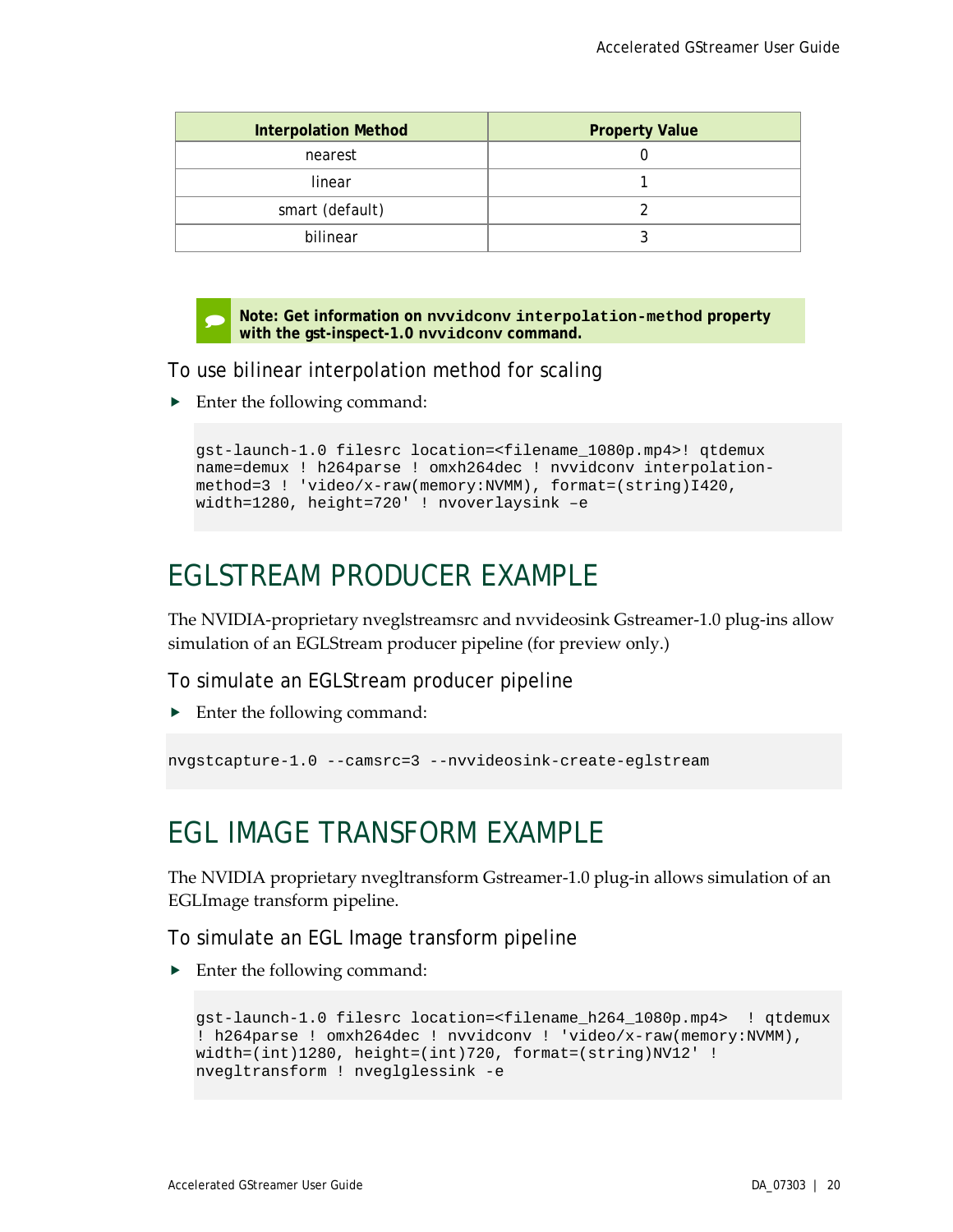# <span id="page-24-0"></span>GSTREAMER BUILD INSTRUCTIONS

This section provides a procedure for building current versions of gstreamer.

### Using gst-install to build GStreamer

This release contains the git-install script to install a specific GStreamer version. To install, execute:

```
gst-install [--prefix=<install_path>] [--version=<version>]
```
Where:

- <install\_path> is the location where you are installing GStreamer
- ▶ <version> is the GStreamer version

For example:

```
gst-install --prefix=/home/ubuntu/gst-1.6.0 --version=1.6.0
```
### To build GStreamer manually

1. Download the latest version of gstreamer available at:

<http://gstreamer.freedesktop.org/src/>

The following are the files you need from version 1.6.0:

- gstreamer-1.6.0.tar.xz
- gst-plugins-base-1.6.0.tar.xz
- gst-plugins-good-1.6.0.tar.xz
- gst-plugins-bad-1.6.0.tar.xz
- gst-plugins-ugly-1.6.0.tar.xz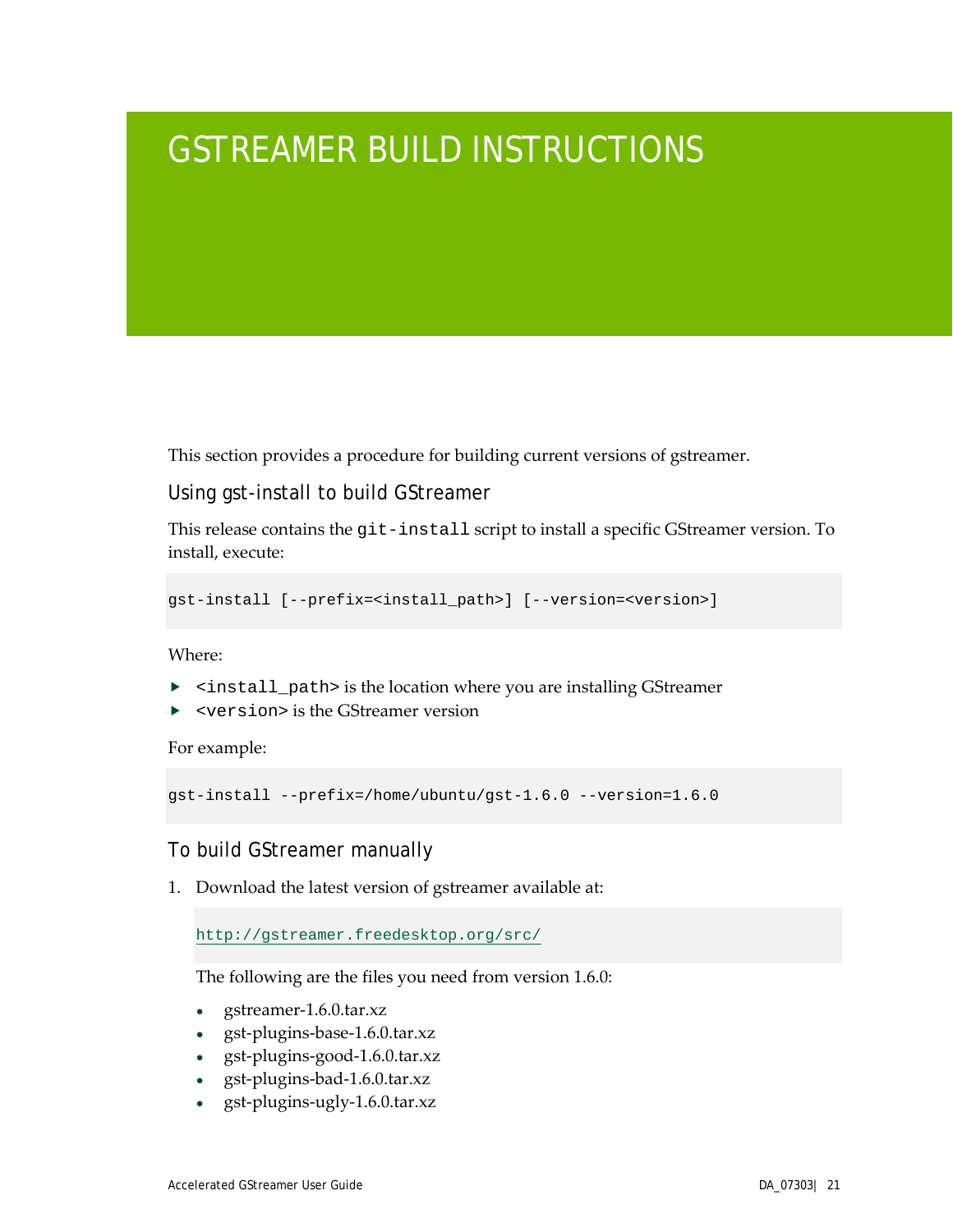2. Install needed packages with the following command:

```
sudo apt-get install build-essential dpkg-dev flex bison autotools-
dev automake liborc-dev autopoint libtool gtk-doc-tools
libgstreamer1.0-dev
```
- 3. In the  $\sim$  / directory, create a gst\_<version> directory, where <version> is the version number of gstreamer you are building.
- 4. Copy the downloaded tar.xz files to the gst\_<version> directory.
- 5. Uncompress the tar.xz files in the gst\_<version> directory.
- 6. Set the PKG CONFIG PATH with the following command:

```
export PKG_CONFIG_PATH=/home/ubuntu/gst_1.6.0/out/lib/pkgconfig
```
7. Build gstreamer (in this example, gstreamer-1.6.0) with the following commands:

```
./configure --prefix=/home/ubuntu/gst_1.6.0/out
make
make install
```
8. Build gst-plugins-base-1.6.0 with the following commands:

```
sudo apt-get install libxv-dev libasound2-dev libtheora-dev libogg-
dev libvorbis-dev
./configure --prefix=/home/ubuntu/gst_1.6.0/out
make
make install
```
9. Build gst-plugins-good-1.6.0 with the following commands:

```
sudo apt-get install libbz2-dev libv4l-dev libvpx-dev libjack-
jackd2-dev libsoup2.4-dev libpulse-dev
./configure --prefix=/home/ubuntu/gst_1.6.0/out
make
make install
```
10. Obtain and build gst-plugins-bad-1.6.0 with the following commands:

```
sudo apt-get install faad libfaad-dev libfaac-dev
./configure --prefix=/home/ubuntu/gst_1.6.0/out
make
make install
```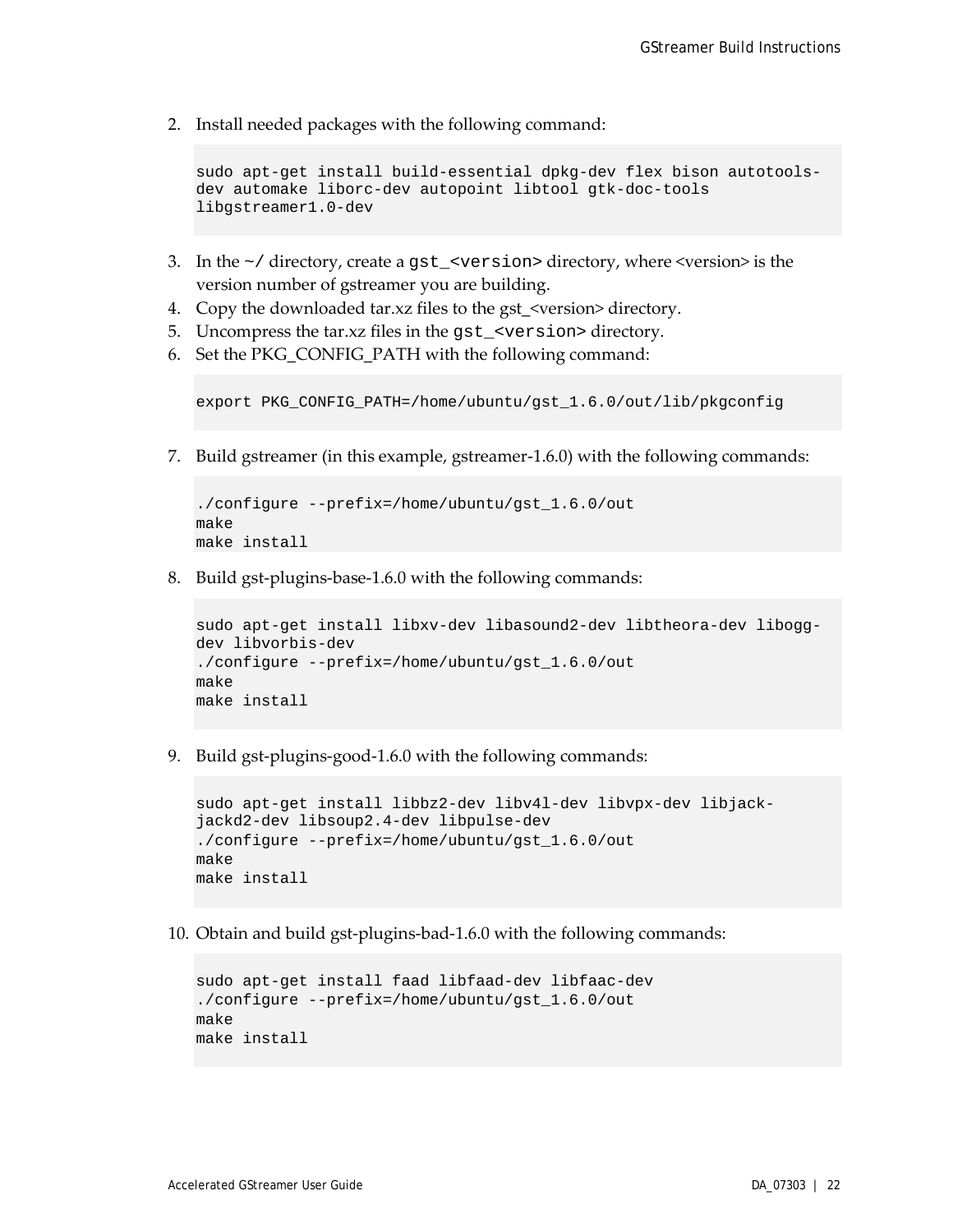11. Obtain and build gst-plugins-ugly-1.6.0 with the following commands:

```
sudo apt-get install libx264-dev libmad0-dev
./configure --prefix=/home/ubuntu/gst_1.6.0/out
make
make install
```
12. Set the LD\_LIBRARY\_PATH environment variable with the following command:

```
export LD_LIBRARY_PATH=/home/ubuntu/gst_1.6.0/out/lib/
```
13. Copy the nvidia gstreamer-1.0 libraries to the gst\_1.6.0 plugin directory using the following command:

```
cd /usr/lib/arm-linux-gnueabihf/gstreamer-1.0/
cp libgstnv* libnvgst* libgstomx.so ~/gst_1.6.0/out/lib/gstreamer-
1.0/
```
The nvidia gstreamer-1.0 libraries include:

```
libgstnvcamera.so
libgstnveglglessink.so
libgstnveglstreamsrc.so
libgstnvegltransform.so
libgstnvivafilter.so
libgstnvvidconv.so
libgstnvvideosink.so
libnvgstjpeg.so
libgstomx.so
```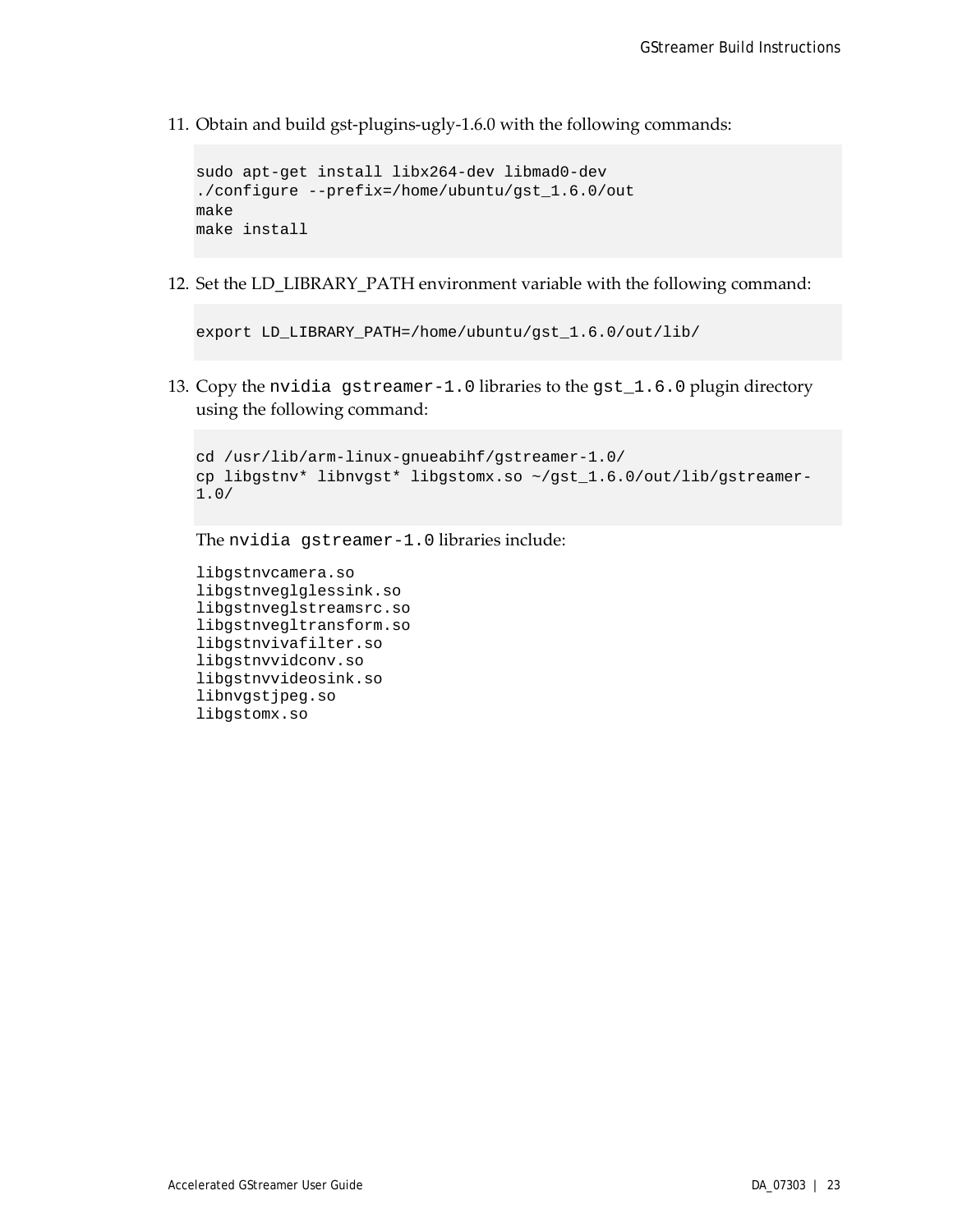# <span id="page-27-0"></span>NVGSTCAPTURE-1.0 OPTION REFERENCE

This section describes the options available in the nvgstcapture-1.0 application.

# <span id="page-27-1"></span>NVGSTCAPTURE APPLICATION OPTIONS

| <b>Application Options</b> |                                                         |                                                                                    |
|----------------------------|---------------------------------------------------------|------------------------------------------------------------------------------------|
| <b>Option</b>              | <b>Description</b>                                      | <b>Notes</b>                                                                       |
| --prev_res                 | Preview area width and height,<br>e.g., $-$ -prev_res=3 |                                                                                    |
| --cus-prev-res             | Custom preview width and height<br>for CSI only         |                                                                                    |
| --image_res                | Image width and height, e.g., --<br>image_res=3         |                                                                                    |
| --video_res                | Video width and height, e.g., --<br>video_res=3         |                                                                                    |
| -m, --mode                 | Capture mode.                                           | 1-Still<br>2-Video                                                                 |
| -v, --video enc            | Video encoder type.                                     | 0-H.264 (hardware)<br>1-VP8(hardware)<br>2-MPEG-4 (software)<br>3-H.263 (software) |
| -b, --enc-bitrate          | Video encoding Bit-rate (in bytes)                      | Example:<br>--enc-bitrate=4000000                                                  |
| --enc-profile              | Video encoder profile (only for<br>H.264)               | 0-Baseline<br>1-Main<br>2-High                                                     |
| -j, --image_enc            | Image encoder type.                                     | 0-jpeg_SW[jpegenc]<br>1-jpeg_HW[nvjpegenc]                                         |

Nvgstcapture-1.0 command-line options are described in the following table.

 $\mathbf{r}$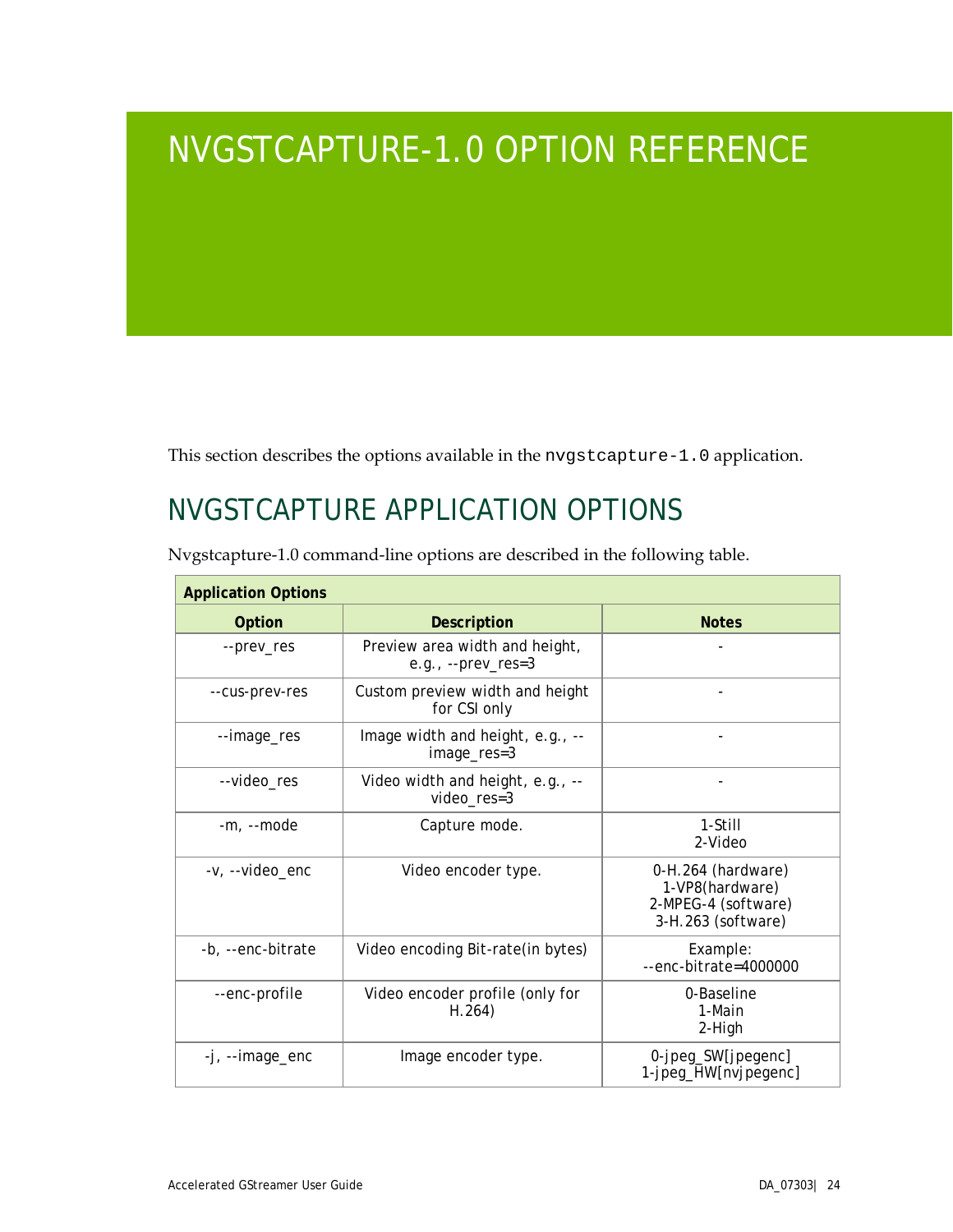| -k, --file_type    | Container file type.                                                                          | $0-MP4$<br>$1-3GP$<br>2-AVI                                      |
|--------------------|-----------------------------------------------------------------------------------------------|------------------------------------------------------------------|
| --cap-dev-node     | Video capture device node.                                                                    | 0=/dev/video0[default]<br>$1 = /dev/video1$<br>$2 = /dev/video2$ |
| --SVS              | Chain for video preview.                                                                      |                                                                  |
| --file-name        | File name for capture.                                                                        | "nvcamtest" is used by<br>default.                               |
| --camsrc           | Camera source.                                                                                | $0 - v412$<br>1-csi (default)<br>2-videotest<br>3-eglstream      |
| --orientation      | Camera sensor orientation<br>value(CSI only)                                                  |                                                                  |
| -w, --whitebalance | White balance value for capture.<br>(CSI only)                                                |                                                                  |
| -s, --scene-mode   | Camera scene-mode value. (CSI<br>only)                                                        |                                                                  |
| -c, --color-effect | Camera color effect value. (CSI<br>only)                                                      |                                                                  |
| --auto-exposure    | Camera auto-exposure value. (CSI<br>only)                                                     |                                                                  |
| --flash            | Camera flash value. (CSI only)                                                                |                                                                  |
| --flicker          | Camera flicker detection and<br>avoidance mode value. (CSI only)                              |                                                                  |
| --contrast         | Camera contrast value. (CSI only)                                                             |                                                                  |
| --saturation       | Camera saturation value. (CSI<br>only)                                                        |                                                                  |
| --edge-enhancement | Camera edge enhancement value.<br>(CSI only)                                                  |                                                                  |
| --tnr_strength     | Camera TNR strength value. (CSI<br>only)                                                      |                                                                  |
| --tnr_mode         | Camera TNR mode value. (CSI<br>only)                                                          |                                                                  |
| --sensor-id        | Camera Sensor ID value. (CSI only)                                                            |                                                                  |
| --display-id       | Display ID value (for nvoverlaysink<br>only)                                                  |                                                                  |
| --eglstream-id     | Select EGLStreamProducerID value<br>(for CSI EGLStream). Default is 0.                        |                                                                  |
| --aeRegion         | ROI for AE coordinates (top, left,<br>bottom, right) and weight, in that<br>order. (CSI only) | Example:<br>--aeRegion="30 40 200 200 1.2"                       |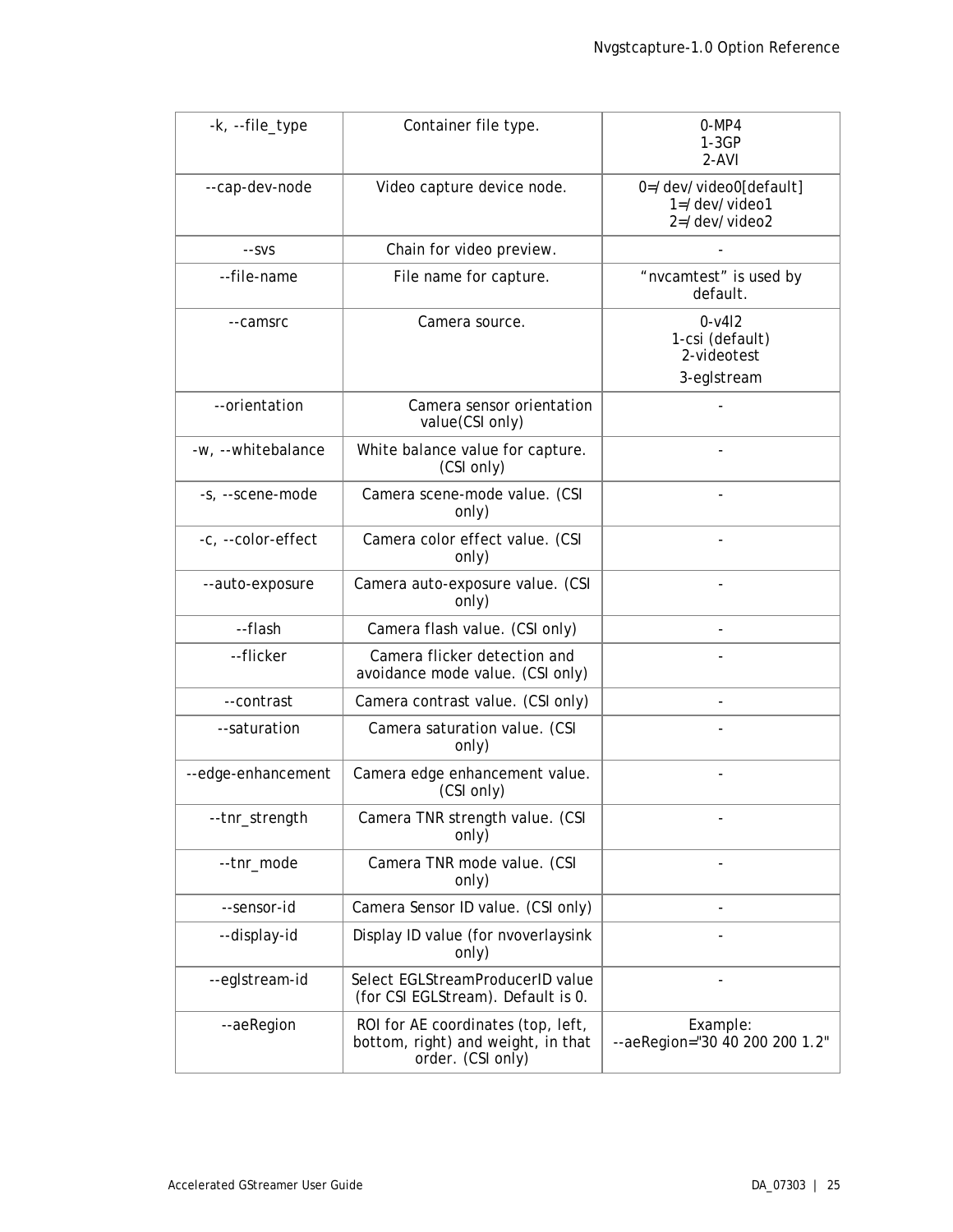| --wbRegion          | ROI for AWB coordinates (top,<br>left, bottom, right) and weight in<br>that order. (CSI only)                      | Example:<br>--wbRegion="30 40 200 200 1.2"       |
|---------------------|--------------------------------------------------------------------------------------------------------------------|--------------------------------------------------|
| --fpsRange          | FPS range values (low, high) (CSI<br>only)                                                                         | Example:<br>--fpsRange="15 30"                   |
| --wbGains           | White Balance (WB) gains values<br>(R, GR, GB, B) in that order. (CSI<br>only)                                     | Example:<br>--wbGains="1.2 1.4 0.8 1.6"          |
| --overlayConfig     | <b>Overlay Configuration Options</b><br>index and coordinates in (index,<br>x_pos, y_pos, width, height)<br>order. | Example: --overlayConfig="0,<br>0, 0, 1280, 720" |
| --enable-meta       | Enables Sensor MetaData<br>reporting if the sensor has the<br>capability to provide the<br>embedded metadata.      |                                                  |
| --eglConfig         | EGL window Coordinates (x_pos<br>y_pos) in that order.                                                             | Example: --eglConfig="50 100"                    |
| --enable-exif       | Enable Exif data                                                                                                   |                                                  |
| --dump-bayer        | Dump bayer data in addition to<br>image capture                                                                    |                                                  |
| --exposure-time     | Capture exposure time value. (CSI<br>only)                                                                         | Example:<br>--exposure-time=0.033                |
| <b>Help Options</b> |                                                                                                                    |                                                  |
| <b>Option</b>       | <b>Description</b>                                                                                                 | <b>Notes</b>                                     |
| $-h$ , $-help$      | Show help options.                                                                                                 |                                                  |
| --help-all          | Show all help options.                                                                                             |                                                  |
| --help-gst          | Show Gstreamer options.                                                                                            |                                                  |

# <span id="page-29-0"></span>CSI CAMERA SUPPORTED RESOLUTIONS

CSI camera supports the following image resolutions:

- $\triangleright$  640x480
- $\blacktriangleright$  1280x720
- $\blacktriangleright$  1920x1080
- $\blacktriangleright$  2104x1560
- $\blacktriangleright$  2592x1944
- $\blacktriangleright$  2616x1472
- ▶ 3840x2160
- ▶ 3896x2192
- $\blacktriangleright$  4208x3120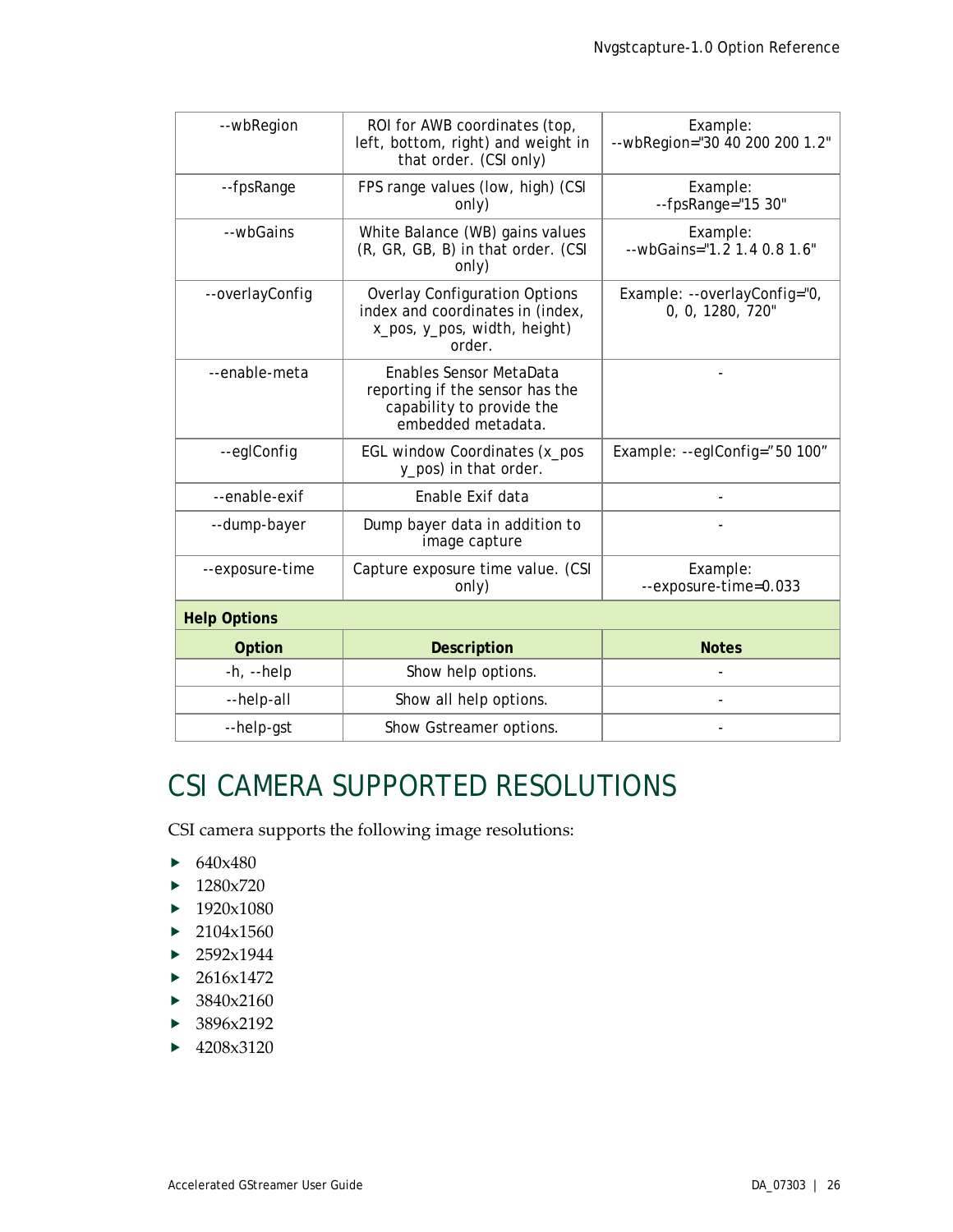# <span id="page-30-0"></span>CSI CAMERA RUNTIME COMMANDS

CSI camera runtime commands are described in the following table.

| Command              | <b>Description</b>     | <b>Notes</b>                                                                                                                                                                                                                       |
|----------------------|------------------------|------------------------------------------------------------------------------------------------------------------------------------------------------------------------------------------------------------------------------------|
| h                    | Help                   |                                                                                                                                                                                                                                    |
| q                    | Quit                   |                                                                                                                                                                                                                                    |
| mo: <value></value>  | Set capture mode       | 1-image<br>$2\n$                                                                                                                                                                                                                   |
| gmo                  | Get capture mode       |                                                                                                                                                                                                                                    |
| sid: <value></value> | Set sensor ID          |                                                                                                                                                                                                                                    |
| gsid                 | Get sensor ID          |                                                                                                                                                                                                                                    |
| $so: <$ val>         | Set sensor orientation | $(0)$ : none<br>(1): Rotate counter-<br>clockwise 90 degrees<br>(2): Rotate 180 degrees<br>(3): Rotate clockwise 90<br>degrees                                                                                                     |
| gso                  | Get sensor orientation |                                                                                                                                                                                                                                    |
| wb: <value></value>  | Set white balance mode | 0-off<br>1-auto<br>2-incandescent<br>3-fluorescent<br>4-warm-fluorescent<br>5-daylight<br>6-cloudy-daylight<br>7-twilight<br>8-shade                                                                                               |
| gwb                  | Get white balance mode |                                                                                                                                                                                                                                    |
| scm: <value></value> | Set scene mode         | 0-face-priority<br>1-action<br>2-portrait<br>3-landscape<br>4-night<br>5-night-portrait<br>6-theatre<br>7-beach<br>8-snow<br>9-sunset<br>10-steady-photo<br>11-fireworks<br>12-sports<br>13-party<br>14-candle-light<br>15-barcode |
| gcm                  | Get scene mode         | ۰                                                                                                                                                                                                                                  |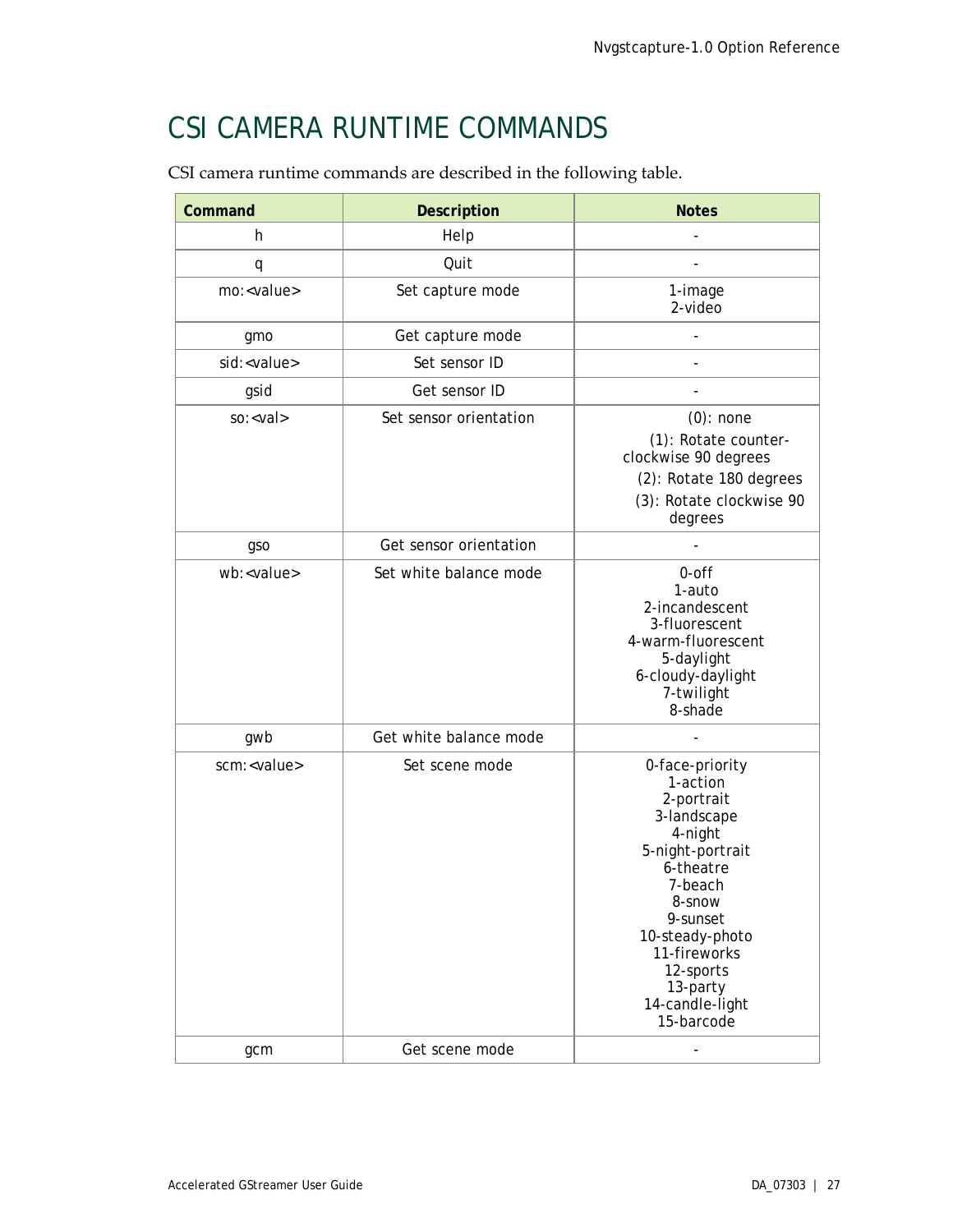| ce: <value></value>   | Set color effect mode                                                   | $1$ -off<br>2-mono<br>3-negative<br>4-solarize<br>5-sepia<br>6-posterize<br>7-aqua |
|-----------------------|-------------------------------------------------------------------------|------------------------------------------------------------------------------------|
| gce                   | Get color effect mode                                                   |                                                                                    |
| ae: <value></value>   | Set auto-exposure mode                                                  | $1$ -off<br>$2-on$<br>3-OnAutoFlash<br>4-OnAlwaysFlash<br>5-OnFlashRedEye          |
| gae                   | Get auto exposure mode                                                  |                                                                                    |
| f: <value></value>    | Set flash mode                                                          | 0-off<br>$1$ -on<br>2-torch<br>3-auto                                              |
| gf                    | Get flash mode                                                          |                                                                                    |
| fl: <value></value>   | Set flicker detection and<br>avoidance mode                             | $0$ -off<br>1-50 Hz<br>2-60 Hz<br>3-auto                                           |
| gfl                   | Get flicker detection and<br>avoidance mode                             |                                                                                    |
| ct: <value></value>   | Set contrast                                                            | 0-1, e.g., ct:0.75                                                                 |
| gct                   | Get contrast                                                            |                                                                                    |
| st: <value></value>   | Set saturation                                                          | 0-2, e.g., st:1.25                                                                 |
| gst                   | Get saturation                                                          |                                                                                    |
| ext: <value></value>  | Set exposure time (in seconds)                                          | e.g., ext:0.033                                                                    |
| gext                  | Get exposure time                                                       |                                                                                    |
| ee: <value></value>   | Set edge enhancment                                                     | 0-1, e.g., ee:0.75                                                                 |
| gee                   | Get edge enhancment                                                     |                                                                                    |
| aer: <value></value>  | Set ROI coordinates for AE<br>(top, left, bottom, right) and<br>weight  | e.g., aer:20 20 400 400 1.2                                                        |
| gaer                  | Get ROI for AE                                                          |                                                                                    |
| wbr: <value></value>  | Set ROI coordinates for AWB<br>(top, left, bottom, right) and<br>weight | e.g., wbr:20 20 400 400 1.2                                                        |
| gwbr                  | Get ROI for AE                                                          |                                                                                    |
| fpsr: <value></value> | Set FPS range (low, high)                                               | e.g., fpsr:15 30                                                                   |
| gfpsr                 | Get FPS range                                                           |                                                                                    |
| wbg: <value></value>  | Set WB gains (R, GR, GB, B)                                             | e.g., wbg:1.2 2.2 0.8 1.6                                                          |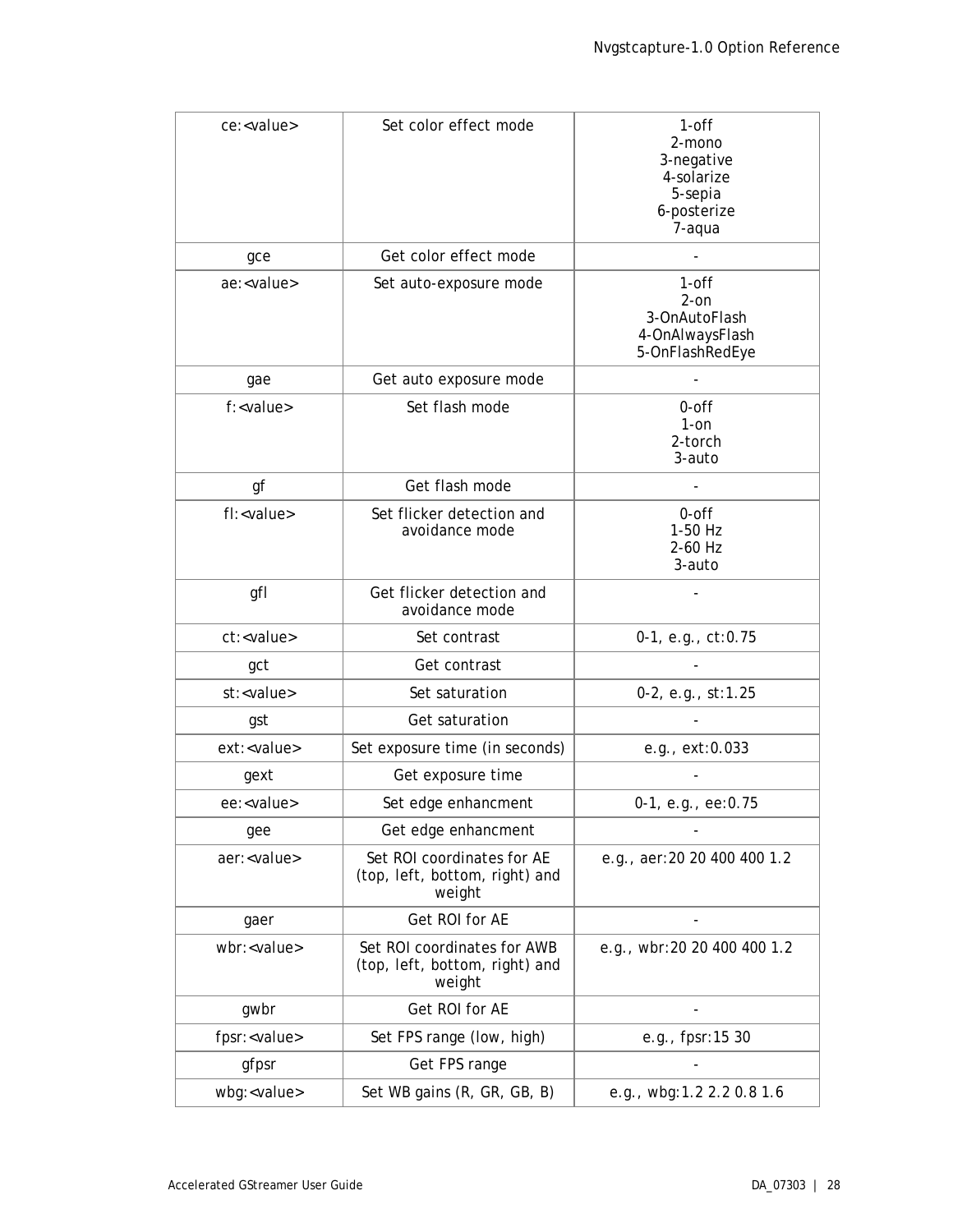| gwbg                 | Get WB gains                                                                                        |                                                                                                                                                           |
|----------------------|-----------------------------------------------------------------------------------------------------|-----------------------------------------------------------------------------------------------------------------------------------------------------------|
| ts: <value></value>  | Set TNR strength                                                                                    | 0-1, e.g., ts:0.75                                                                                                                                        |
| gts                  | Get TNR strength                                                                                    |                                                                                                                                                           |
| tnr: <value></value> | Set TNR mode                                                                                        | 0-Original<br>1-Outdoor-low-light<br>2-Outdoor-medium-light<br>3-Outdoor-high-light<br>4-Indoor-low-light<br>5-Indoor-medium-light<br>6-Indoor-high-light |
| gtnr                 | Get TNR mode                                                                                        |                                                                                                                                                           |
|                      | Capture one image.                                                                                  |                                                                                                                                                           |
| jx <delay></delay>   | Capture after a delay of<br><delay>, e.g., jx5000 to<br/>capture after a 5-second<br/>delay</delay> |                                                                                                                                                           |
| j: <value></value>   | Capture <count> number of<br/>images in succession, e.g., j:6<br/>to capture 6 images.</count>      |                                                                                                                                                           |
| 1                    | Start recording video                                                                               |                                                                                                                                                           |
| $\Omega$             | Stop recording video                                                                                |                                                                                                                                                           |
| gpcr                 | Get preview resolution                                                                              |                                                                                                                                                           |
| gicr                 | Get image capture resolution                                                                        |                                                                                                                                                           |
| gvcr                 | Get video capture resolution                                                                        |                                                                                                                                                           |

# <span id="page-32-0"></span>USB CAMERA RUNTIME COMMANDS

USB camera runtime commands are described in the following table.

| Command             | <b>Description</b>                                                                                  | <b>Notes</b>       |  |
|---------------------|-----------------------------------------------------------------------------------------------------|--------------------|--|
| h                   | Help                                                                                                |                    |  |
| q                   | Quit                                                                                                |                    |  |
| mo: <value></value> | Set capture mode                                                                                    | 1-image<br>2-video |  |
| qmo                 | Get capture mode                                                                                    |                    |  |
|                     | Capture one image.                                                                                  |                    |  |
| jx <delay></delay>  | Capture after a delay of<br><delay>, e.g., jx5000 to<br/>capture after a 5-second<br/>delay</delay> |                    |  |
| j: <value></value>  | Capture <count> number of<br/>images in succession, e.g., j:6<br/>to capture 6 images.</count>      |                    |  |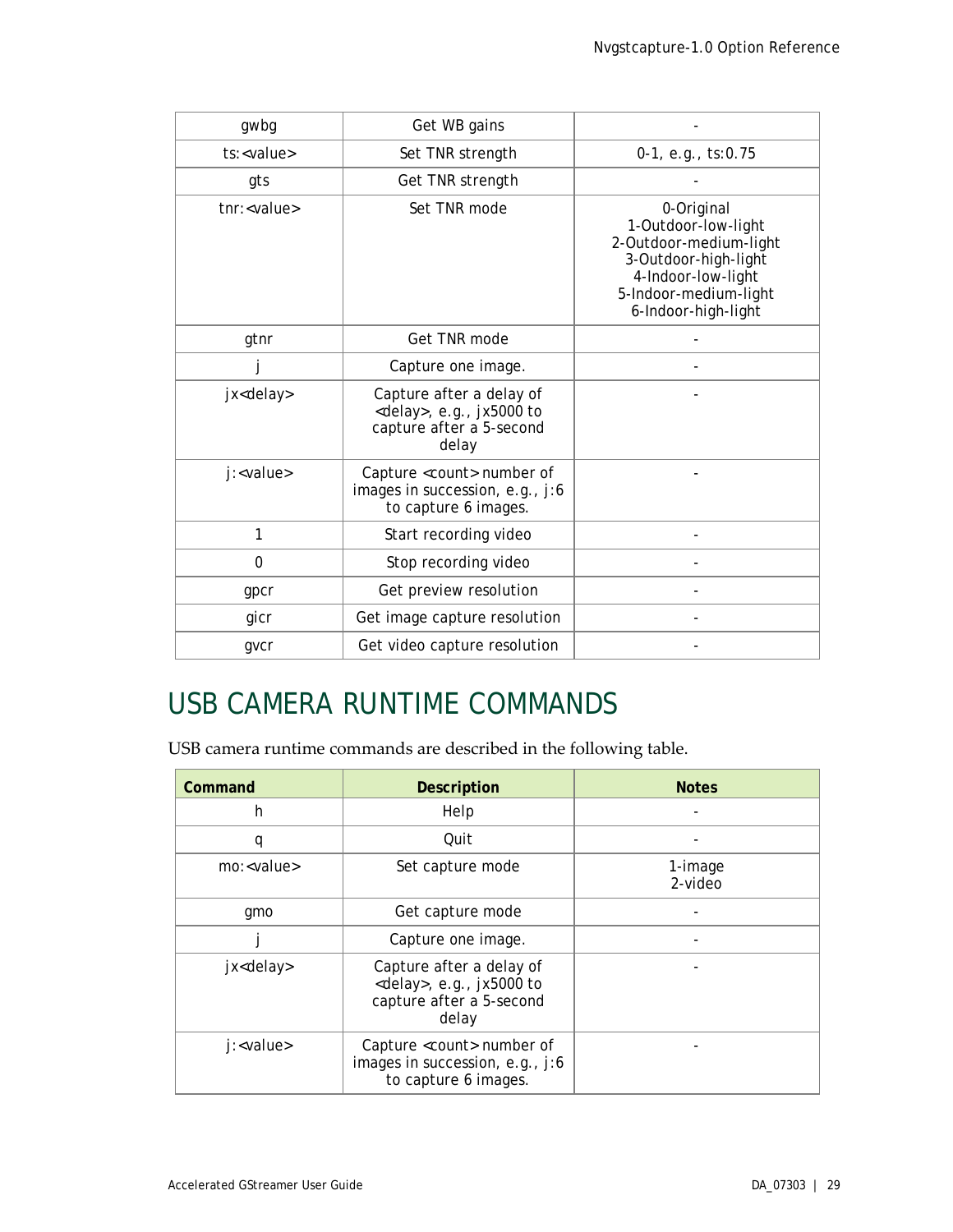|                      | Start recording video               |                                                   |  |
|----------------------|-------------------------------------|---------------------------------------------------|--|
| 0                    | Stop recording video                |                                                   |  |
| pcr: <value></value> | Set preview resolution              | 0-176x144<br>1-320x240<br>2-640x480<br>3-1280x720 |  |
| gpcr                 | Get preview resolution              |                                                   |  |
| gicr                 | Get image capture resolution        |                                                   |  |
| qvcr                 | Get video capture resolution        |                                                   |  |
| br: <value></value>  | Set encoding bit rate (in<br>bytes) | e.g., $br:4000000$                                |  |
| gbr                  | Get encoding bit rate               |                                                   |  |
| cdn: <value></value> | Set capture device node             | 0-/dev/video0<br>1-/dev/video1<br>2-/dev/video2   |  |
| gcdn                 | Get capture device node             |                                                   |  |

Runtime video encoder configuration options are described in the following table.

| Command         | <b>Description</b>                                    | <b>Notes</b>                                                      |  |
|-----------------|-------------------------------------------------------|-------------------------------------------------------------------|--|
| $br: < val$     | Sets encoding bit-rate (in<br>bytes)                  | Example: br:4000000                                               |  |
| gbr             | Gets encoding bit-rate (in<br>bytes)                  |                                                                   |  |
| ep: <val></val> | Sets encoding profile (for<br>$H.264$ only)           | Example: ep:1<br>$(0)$ : Baseline<br>$(1)$ : Main<br>$(2)$ : High |  |
| gep             | Gets encoding profile (for<br>$H.264$ only)           |                                                                   |  |
| $Enter + f$     | Forces IDR frame on video<br>encoder (for H.264 only) |                                                                   |  |

## <span id="page-33-0"></span>**NOTES**

- $\blacktriangleright$  The nvgstcapture-1.0 application generates image and video output files in the same directory as the application itself.
- $\blacktriangleright$  Filenames for image and video content are in the formats nvcamtest<counter>.jpg and nvcamtest<counter>.mp4 respectively, where <counter> is a counter starting from 0 every time you run the application. Rename or move files between runs to avoid overwriting results you want to save.
- ▶ Default H.263 encode resolution is 704x576(4CIF) in AVI container formats. Use -camsrc=2 for H.263 video encode.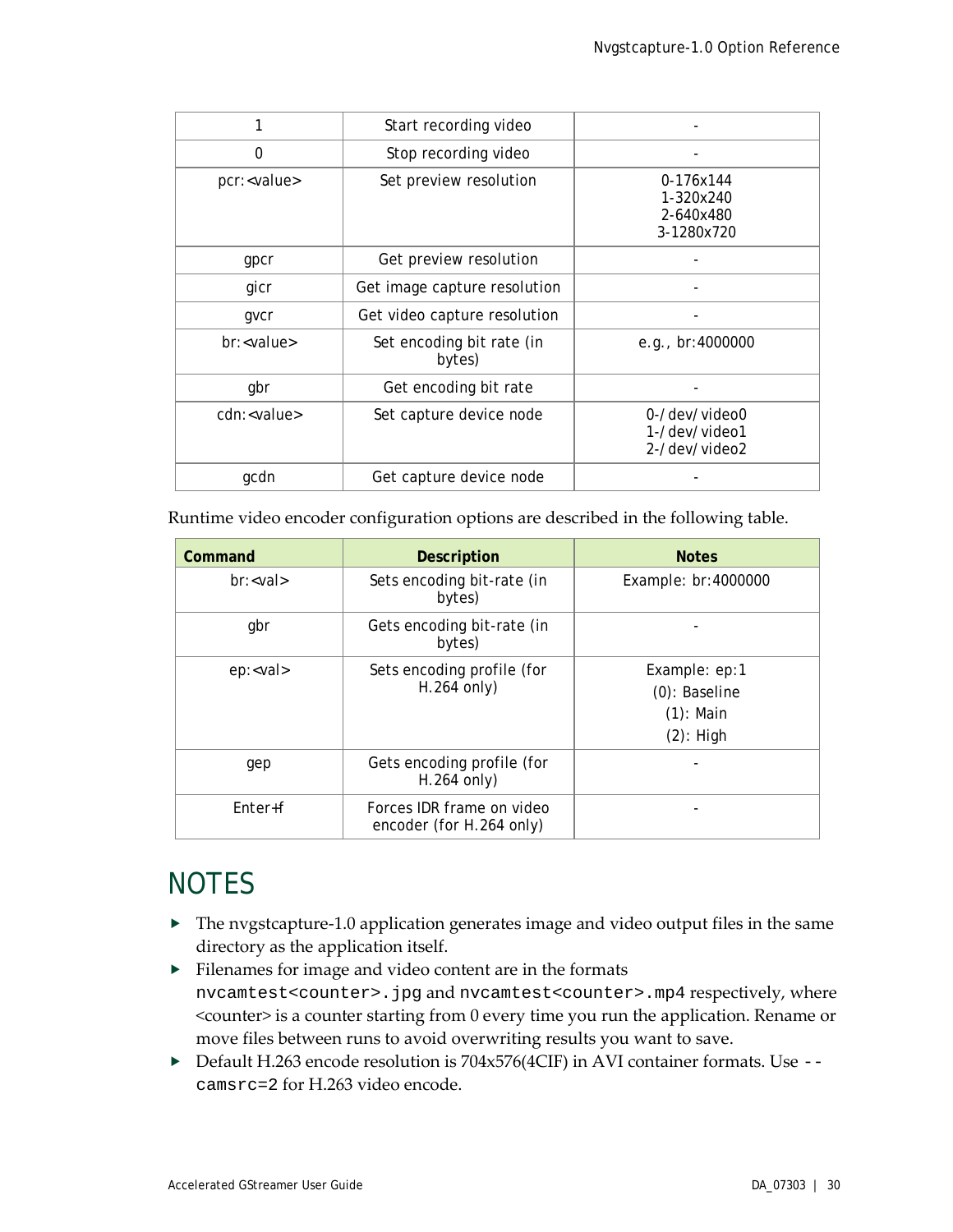- The nvgstcapture-1.0 application supports native capture(video only) mode by default.
- Advance features, like setting zoom, brightness, exposure, and whitebalance levels, are not supported for USB camera.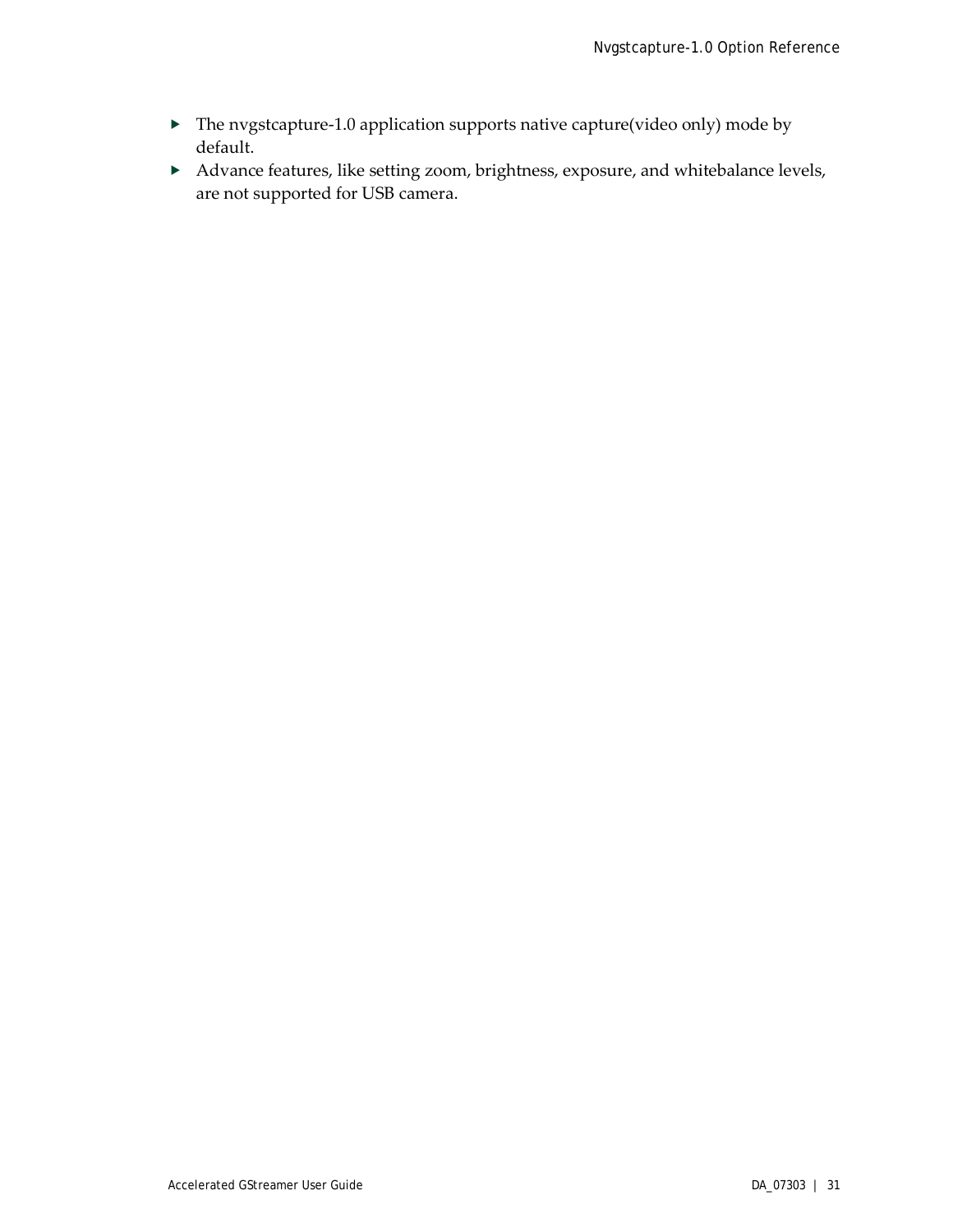# <span id="page-35-0"></span>VIDEO ENCODER FEATURES

The Gstreamer-1.0-based gst-omx video encoders support the following features, respectively:

| <b>Video Encoder Feature</b>     | H <sub>264</sub> enc | H <sub>265enc</sub> | Vp8enc       |
|----------------------------------|----------------------|---------------------|--------------|
| profile (Baseline / Main / High) | $\checkmark$ (all)   | $\checkmark$ (Main) | ✓            |
| bitrate                          | ✓                    | ✓                   | $\checkmark$ |
| insert-spsppsatidr               | ✓                    | ✓                   | $\checkmark$ |
| control-rate                     | ✓                    | ✓                   | ✓            |
| iframeinterval                   | ✓                    | ✓                   | $\checkmark$ |
| qp-range                         | ✓                    | ✓                   | ✓            |
| temporal-tradeoff                | ✓                    | ✓                   | $\checkmark$ |
| bit-packetization                | ✓                    | ✓                   | ✓            |
| quality-level                    | ✓                    | ✓                   | ✓            |
| low-latency                      | ✓                    | ✓                   | ✓            |
| slice-header spacing             | ✓                    | ✓                   |              |
| force-IDR                        | ✓                    | ✓                   | $\checkmark$ |
| vbv-size                         | ✓                    | $\checkmark$        | $\checkmark$ |
| sliceintrarefreshenable          | $\checkmark$         | $\checkmark$        |              |
| sliceintrarefreshinterval        | ✓                    | ✓                   |              |
| EnableTwoPassCBR                 | ✓                    | ✓                   | ✓            |
| num-B-Frames                     | ✓                    |                     |              |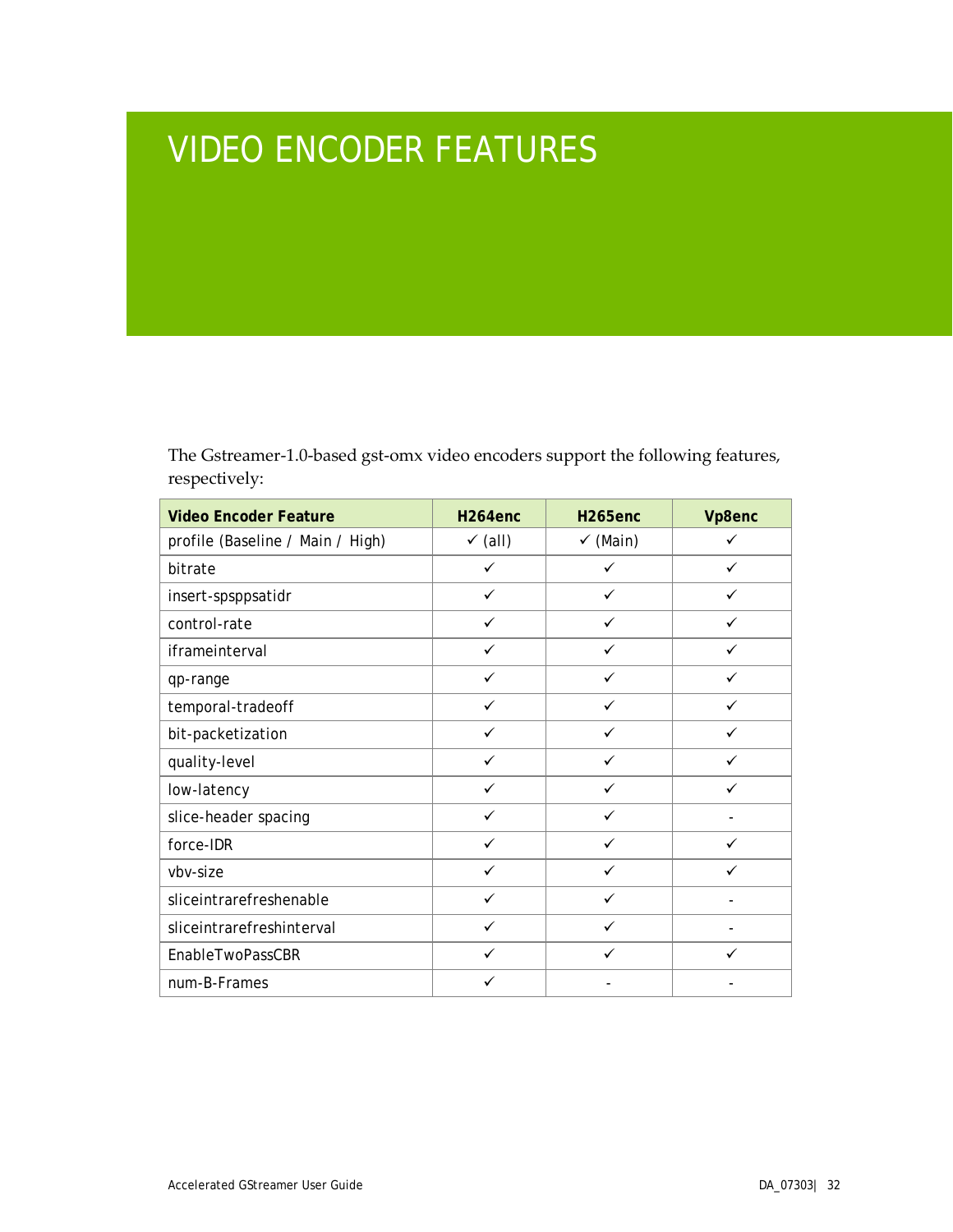# <span id="page-36-0"></span>SUPPORTED CAMERAS

This section describes the supported cameras.

# <span id="page-36-1"></span>CSI CAMERAS

- ▶ Jetson TX1 currently supports only 1 CSI RAW BAYER sensor.
- ▶ The platform has been validated with a single OV5693 sensor for capture on L4T.
- The camera module is interfaced with the Tegra platform via MIPI-CSI.
- ▶ Tested using the nvgstcapture application.

## <span id="page-36-2"></span>USB 2.0 CAMERAS

The following cameras have been validated on Tegra platforms for Android and L4T with USB 2.0 ports. These cameras are UVC compliant.

Logitech c920 (preferred)

<http://www.logitech.com/en-in/product/hd-pro-webcam-c920>

▶ Logitech c910

<http://www.amazon.com/Logitech-HD-Pro-Webcam-C910/dp/B003M2YT96>

Rocketfish™ HD Webcam Pro

[http://www.rocketfishproducts.com/products/computer-accessories/RF-](http://www.rocketfishproducts.com/products/computer-accessories/RF-HDWEB10.html?supportTab=open)[HDWEB10.html?supportTab=open](http://www.rocketfishproducts.com/products/computer-accessories/RF-HDWEB10.html?supportTab=open)

▶ Creative Live! Cam Socialize HD 1080

[http://support.creative.com/Products/ProductDetails.aspx?catID=218&CatName=We](http://support.creative.com/Products/ProductDetails.aspx?catID=218&CatName=Web+Cameras&subCatID=231&subCatName=MIDI+Keyboards&prodID=20165&prodName=Live!+Cam+Socialize+HD+1080&bTopTwenty=1&VARSET=prodfaq:PRODFAQ_20165,VARSET=CategoryID:218) [b+Cameras&subCatID=231&subCatName=MIDI+Keyboards&prodID=20165&prodN](http://support.creative.com/Products/ProductDetails.aspx?catID=218&CatName=Web+Cameras&subCatID=231&subCatName=MIDI+Keyboards&prodID=20165&prodName=Live!+Cam+Socialize+HD+1080&bTopTwenty=1&VARSET=prodfaq:PRODFAQ_20165,VARSET=CategoryID:218) [ame=Live!+Cam+Socialize+HD+1080&bTopTwenty=1&VARSET=prodfaq:PRODFAQ](http://support.creative.com/Products/ProductDetails.aspx?catID=218&CatName=Web+Cameras&subCatID=231&subCatName=MIDI+Keyboards&prodID=20165&prodName=Live!+Cam+Socialize+HD+1080&bTopTwenty=1&VARSET=prodfaq:PRODFAQ_20165,VARSET=CategoryID:218) [\\_20165,VARSET=CategoryID:218](http://support.creative.com/Products/ProductDetails.aspx?catID=218&CatName=Web+Cameras&subCatID=231&subCatName=MIDI+Keyboards&prodID=20165&prodName=Live!+Cam+Socialize+HD+1080&bTopTwenty=1&VARSET=prodfaq:PRODFAQ_20165,VARSET=CategoryID:218)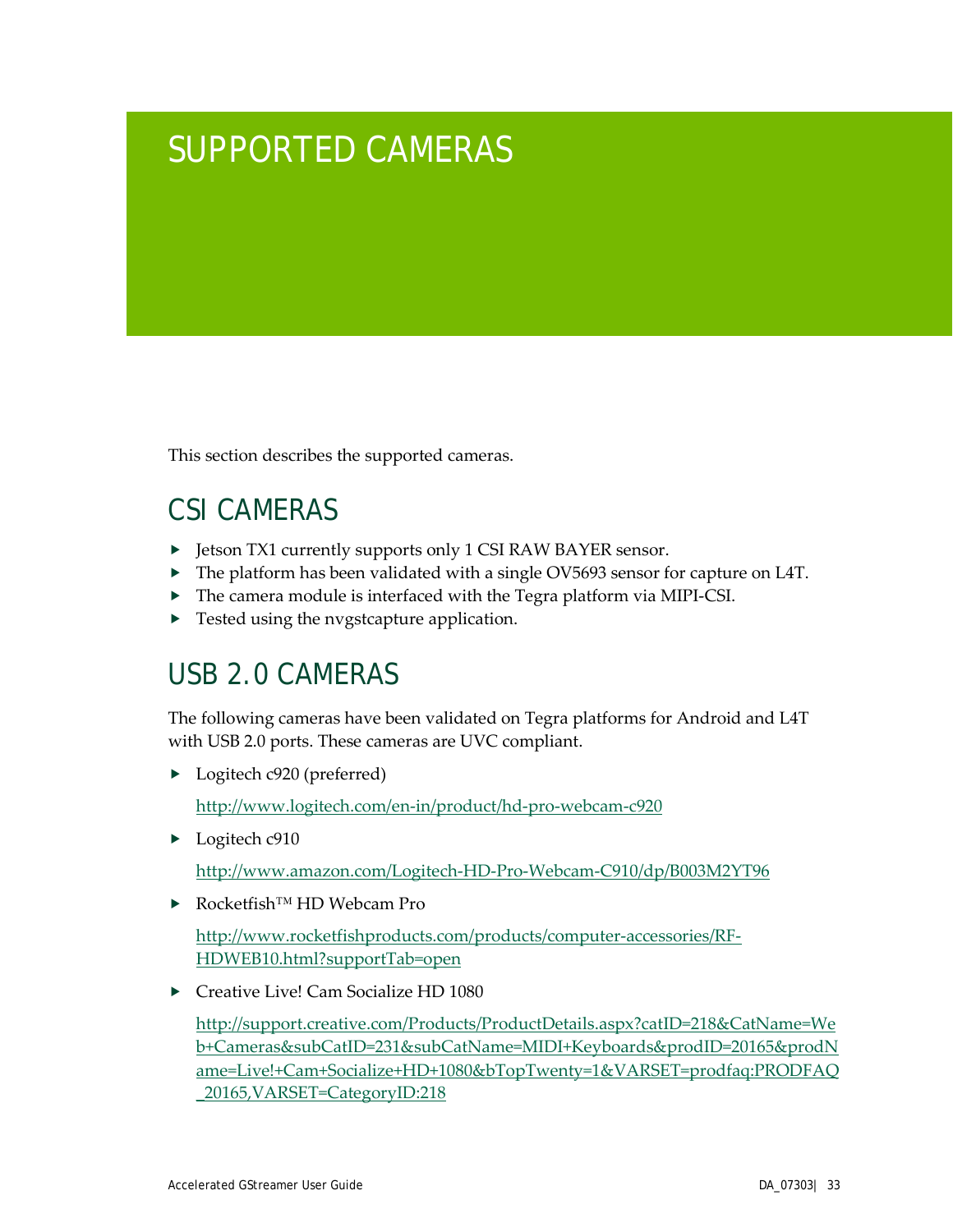## <span id="page-37-0"></span>INDUSTRIAL CAMERA DETAILS

The following USB 3.0 Industrial cameras are supported on Jetson-TX1 under L4T:

▶ See3CAM\_CU130

<http://www.e-consystems.com/UltraHD-USB-Camera.asp>

- USB 3.0
- UVC compliant
- 3840 x 2160 at 30 FPS | 4224 x 3156 at 13 FPS
- Purpose Embedded Navigation
- Test using the nvgstcapture app.
- Issues encountered:
	- **―** FPS cannot be fixed. Changes based on exposure.
	- **―** FPS cannot be changed. Needs payment to vendor to get the support added to their firmware.
- MQ003CG-CM

<http://www.ximea.com/en/products/usb3-vision-cameras-xiq-line/mq003cg-cm>

- USB 3.0
- Non-UVC compliant
- 640 x 480 at 500 FPS
- Purpose Embedded Robotics
- Installation and Verification on Jetson TX1:
	- 1. Add the user to the plugdev group:

```
sudo gpasswd -a ubuntu plugdev
```
Re-login.

2. Install tools for the application:

```
apt-get install libgstreamer0.10-dev libgstreamer-plugins-
base0.10-dev libgtk2.0-dev g++"
```
3. Download XIMEA Linux Software Package:

wget http://www.ximea.com/downloads/recent/XIMEA\_Linux\_SP.tgz

Untar:

```
tar xzf XIMEA_Linux_SP.tgz
cd package
```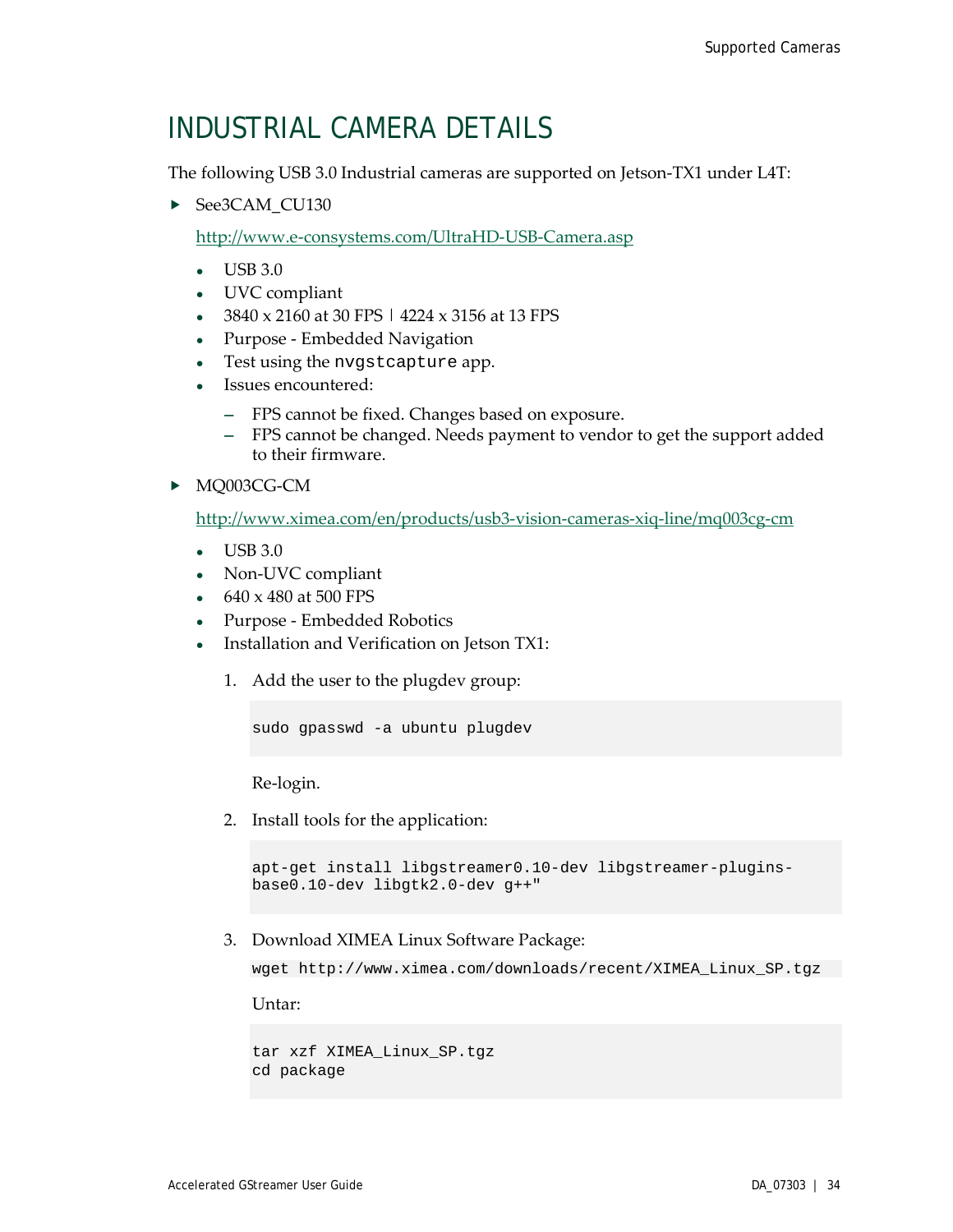4. Open the install file and replace

```
elif [ "${arch:0:3}" == "arm" ]
```
with

elif [ "\$arch" == "aarch64" ]

5. Start installation:

./install

Install USB3 camera:

./install -cam\_usb30

Install graphical desktop:

```
sudo apt-get update
sudo apt-get install ubuntu-desktop
```
- 6. Reboot. The system boots to the graphical desktop.
- 7. To access sample applications:
	- xiSample: run from /package/bin folder
	- streamViewer
		- make from /package/examples/streamViewer folder
		- run from the /package/bin folder